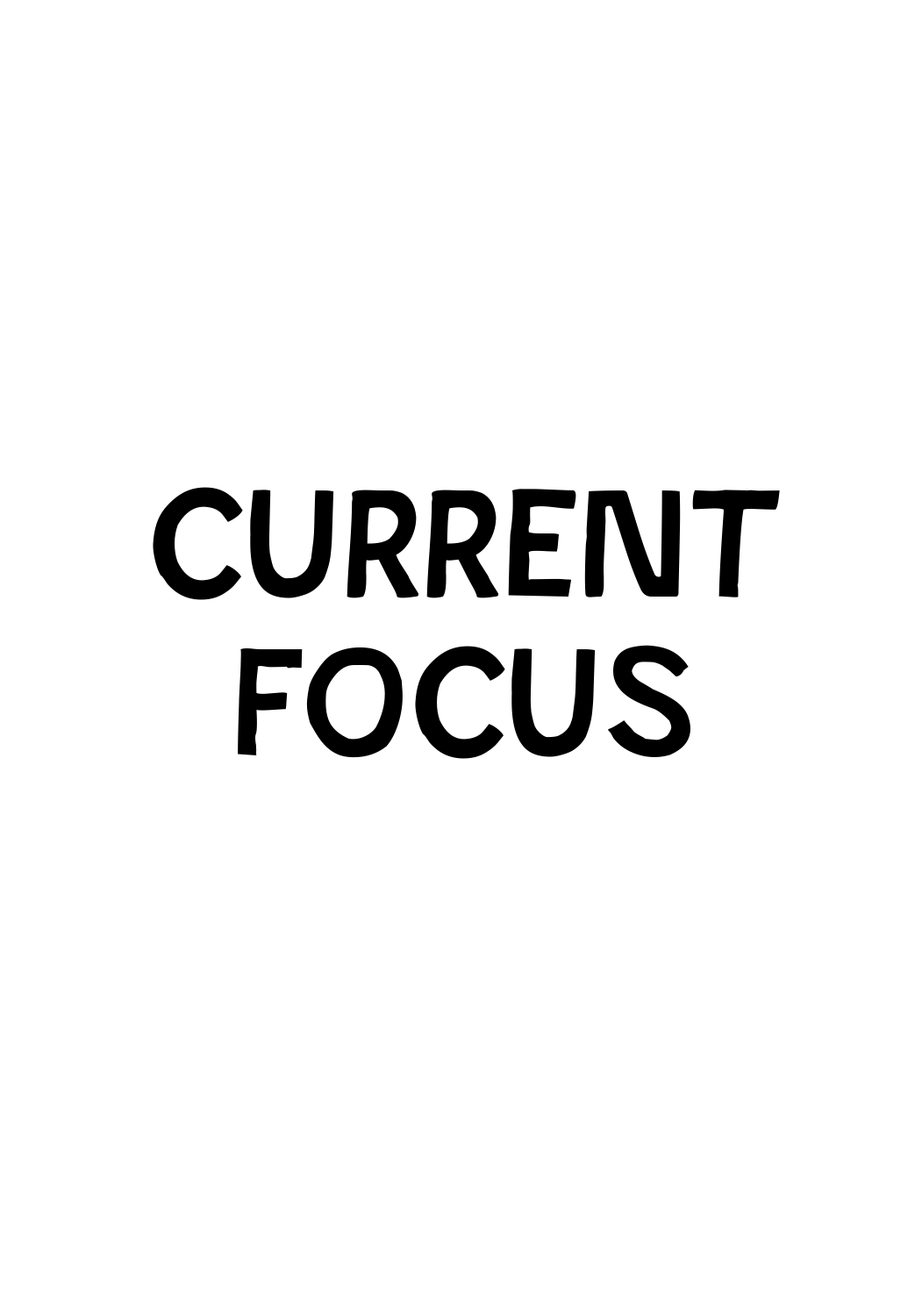# PAST **FOCUS**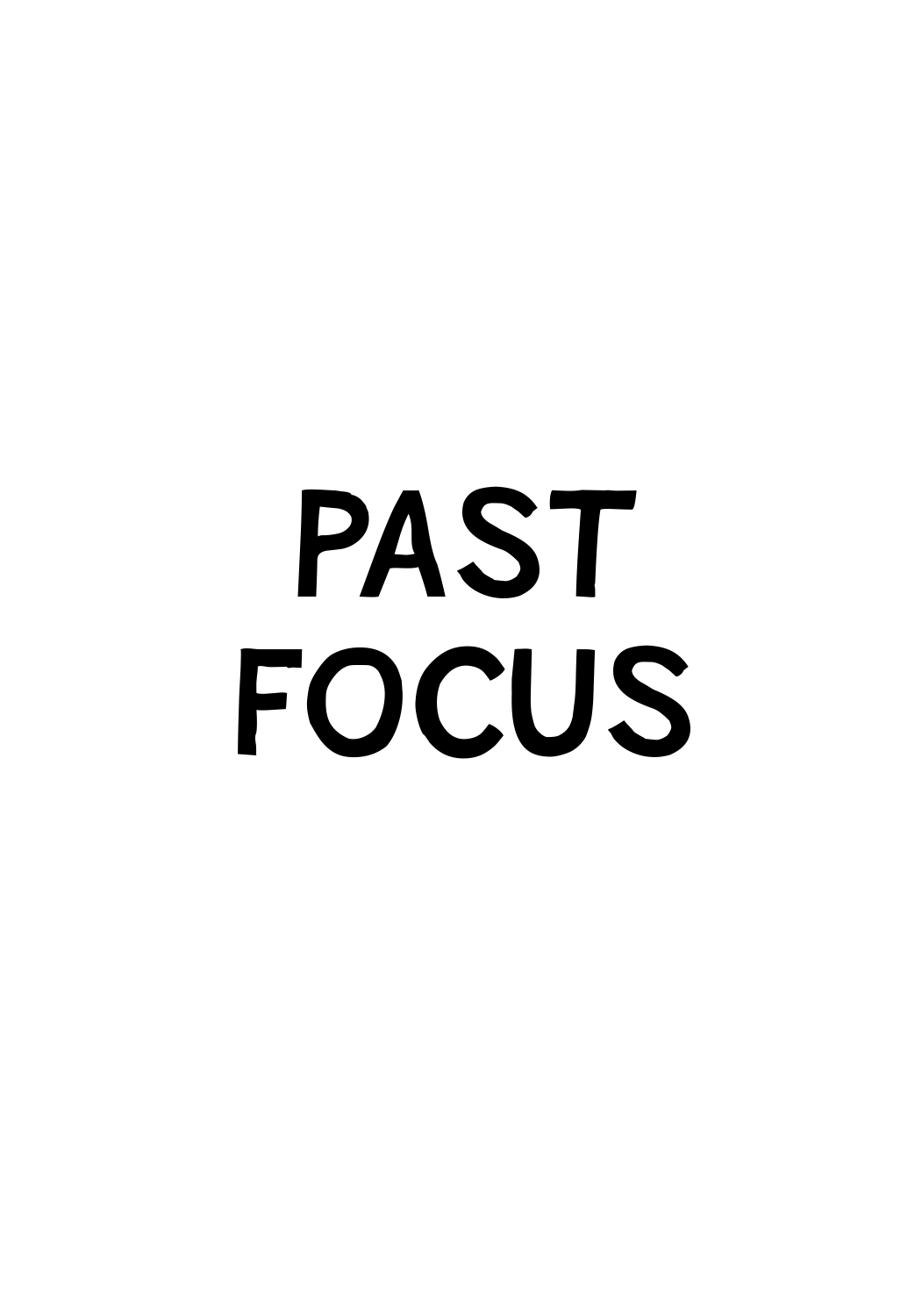# NOT A FOCUS or could be a FUTURE focus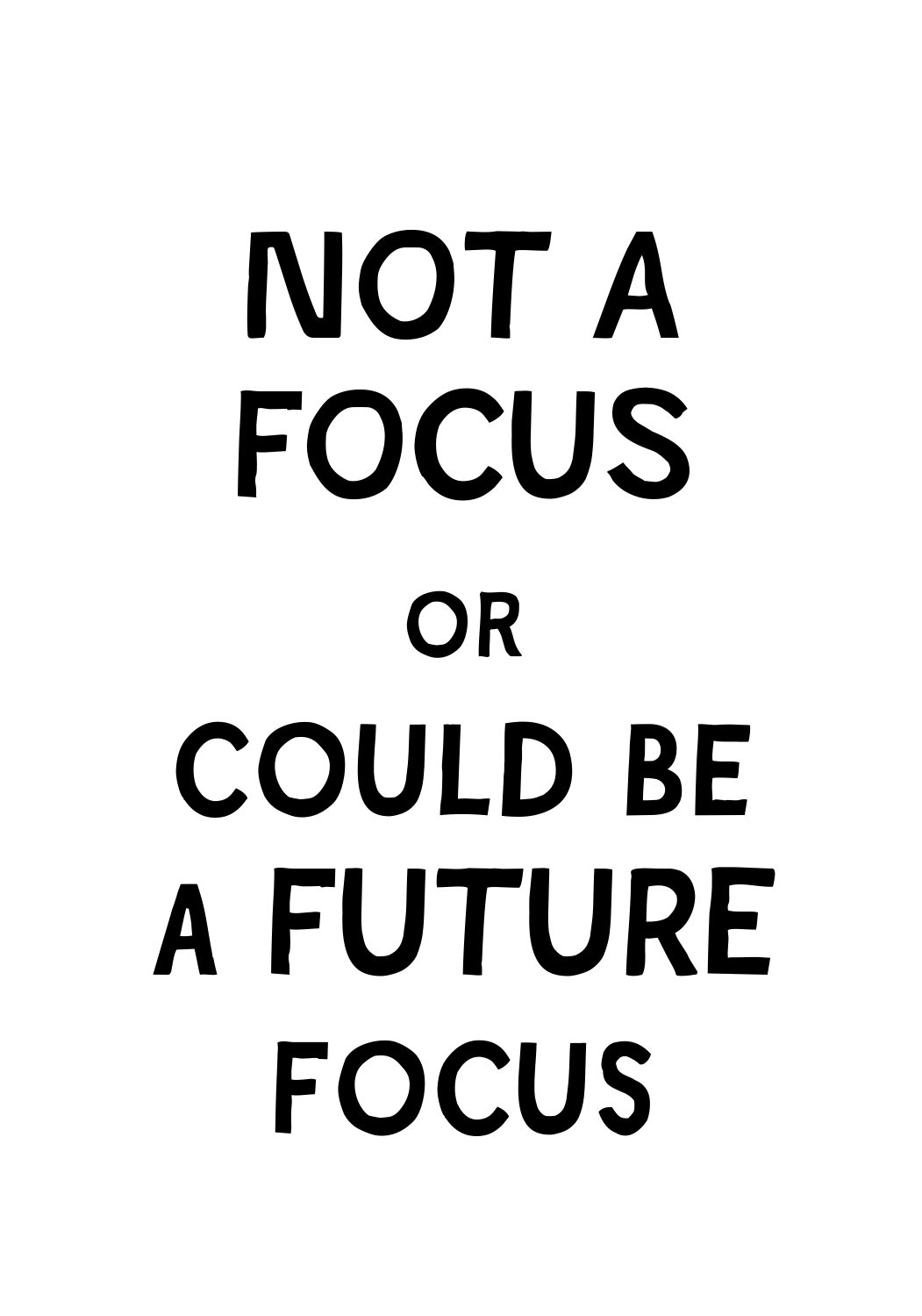

# Increase people's confidence that change is possible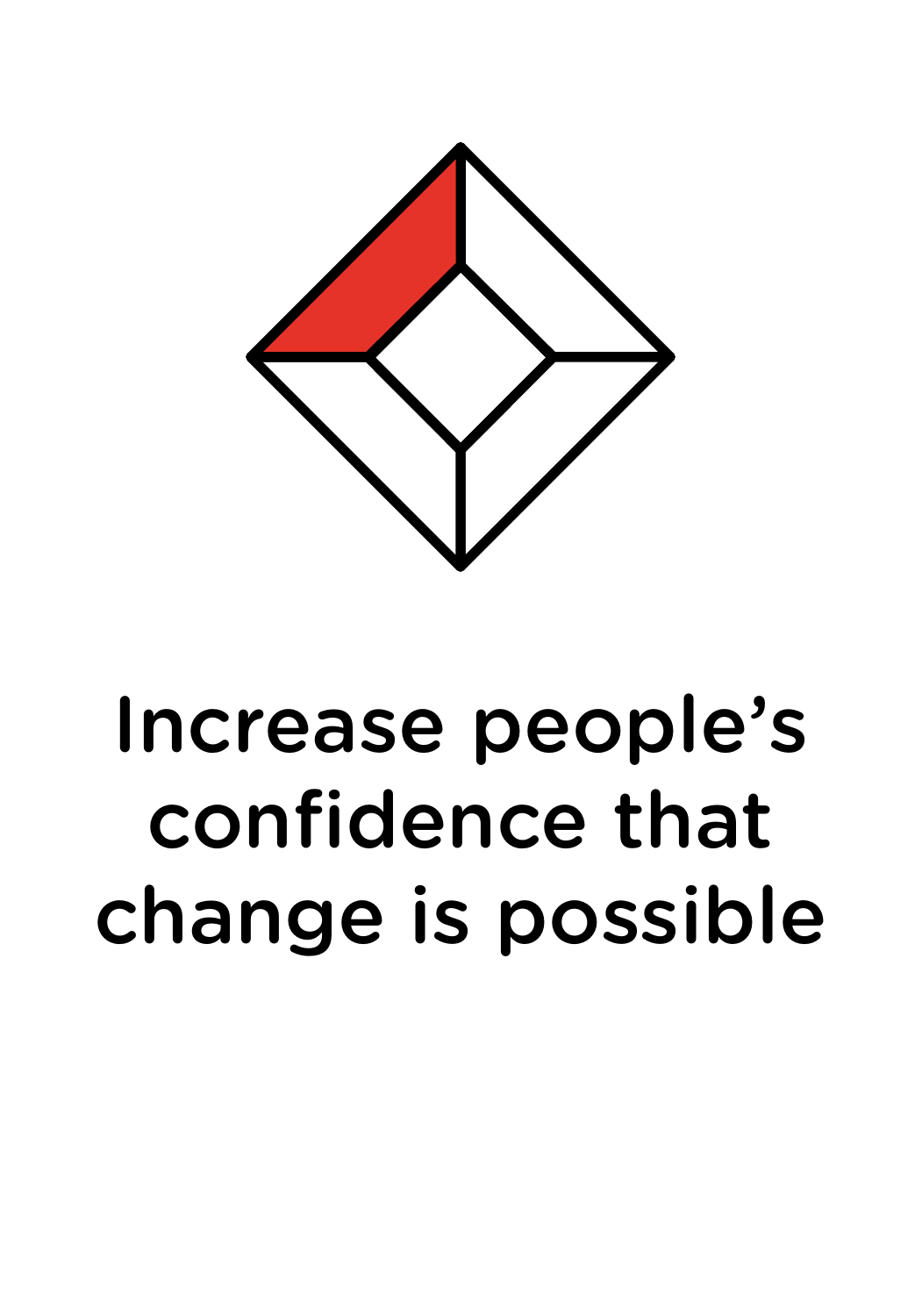

# Involve people in housing need at every stage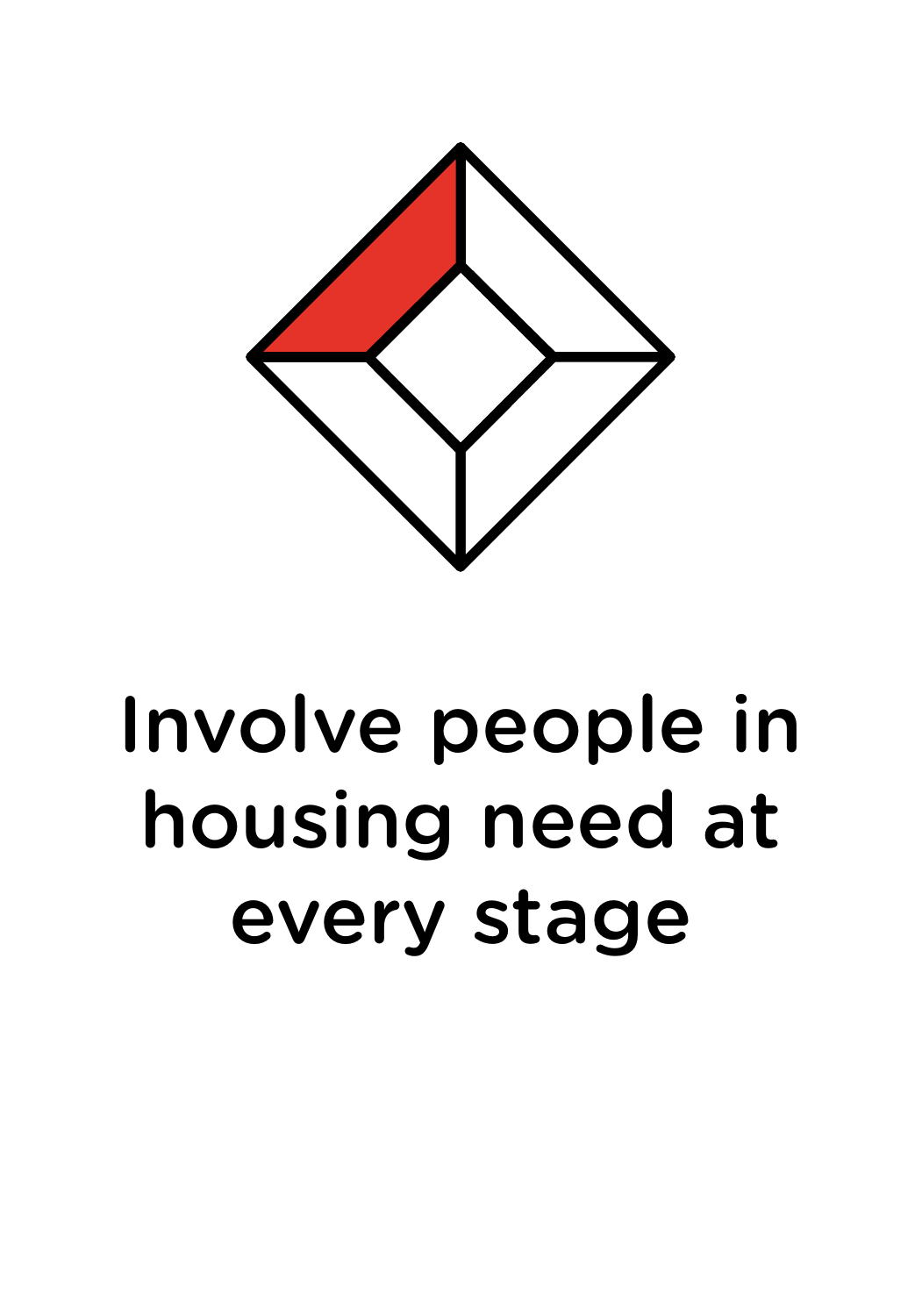

# Work in a democratic way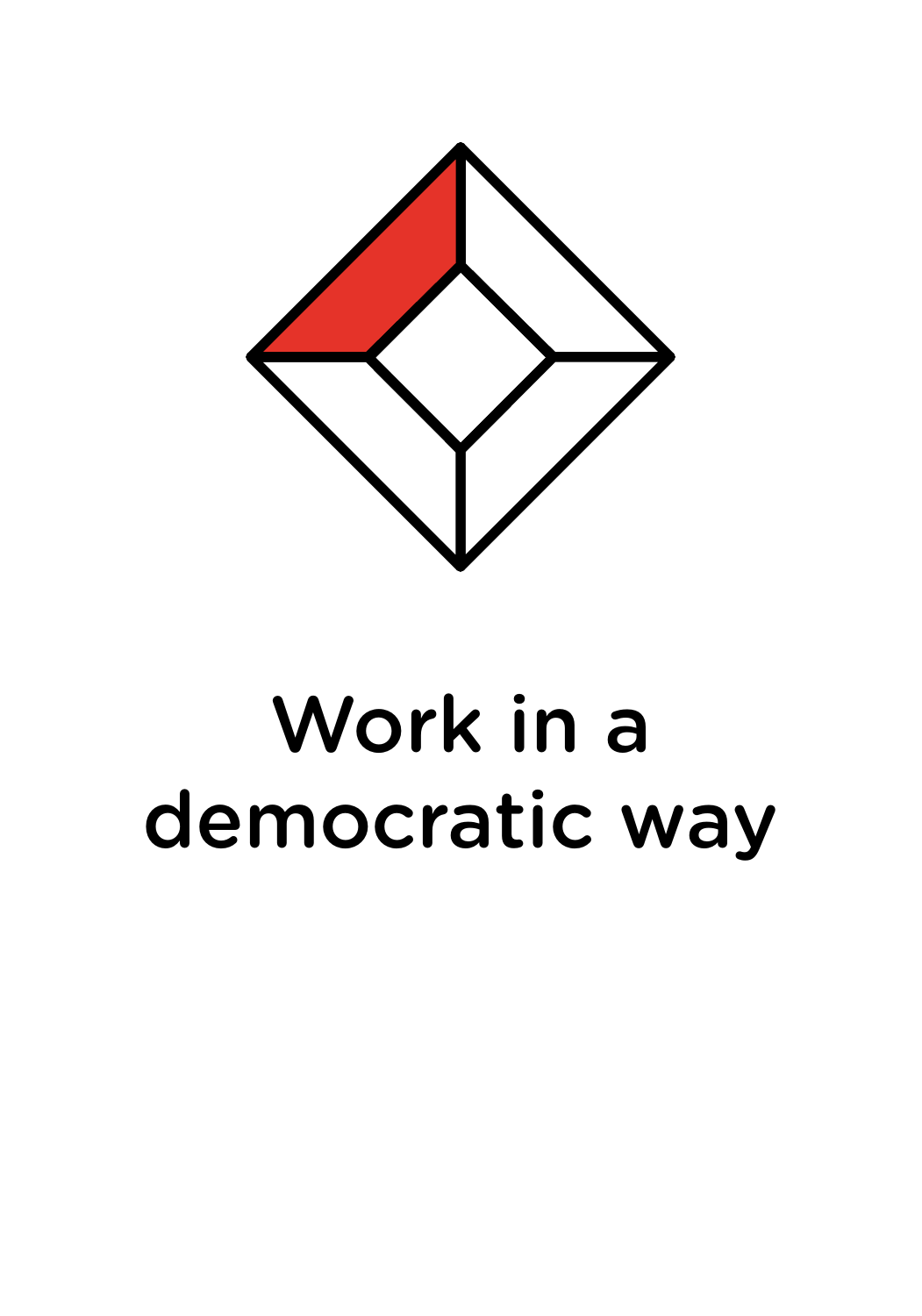

# Grow membership so that it is representative of people in the local area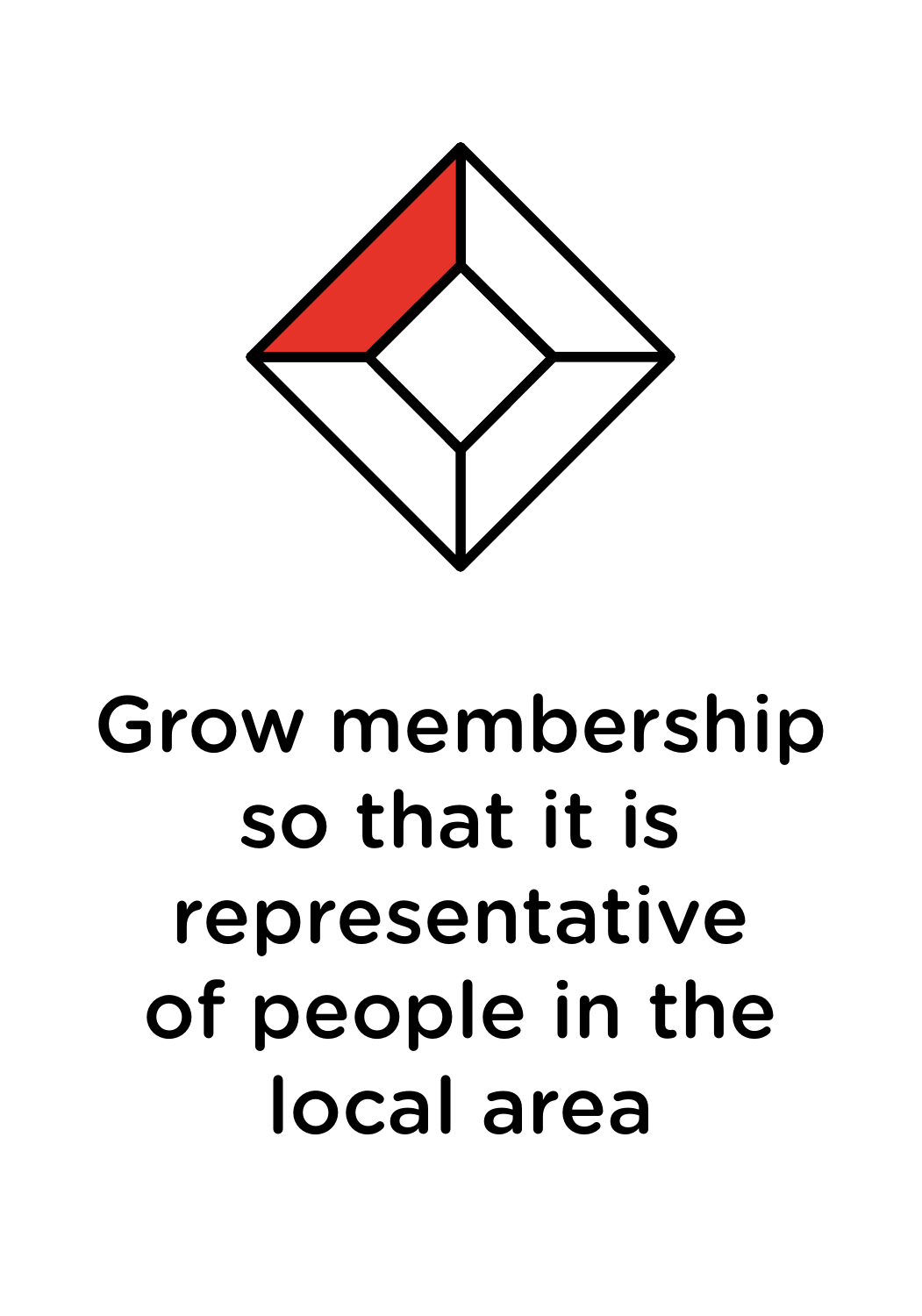

# Grow membership to demonstrate widespread support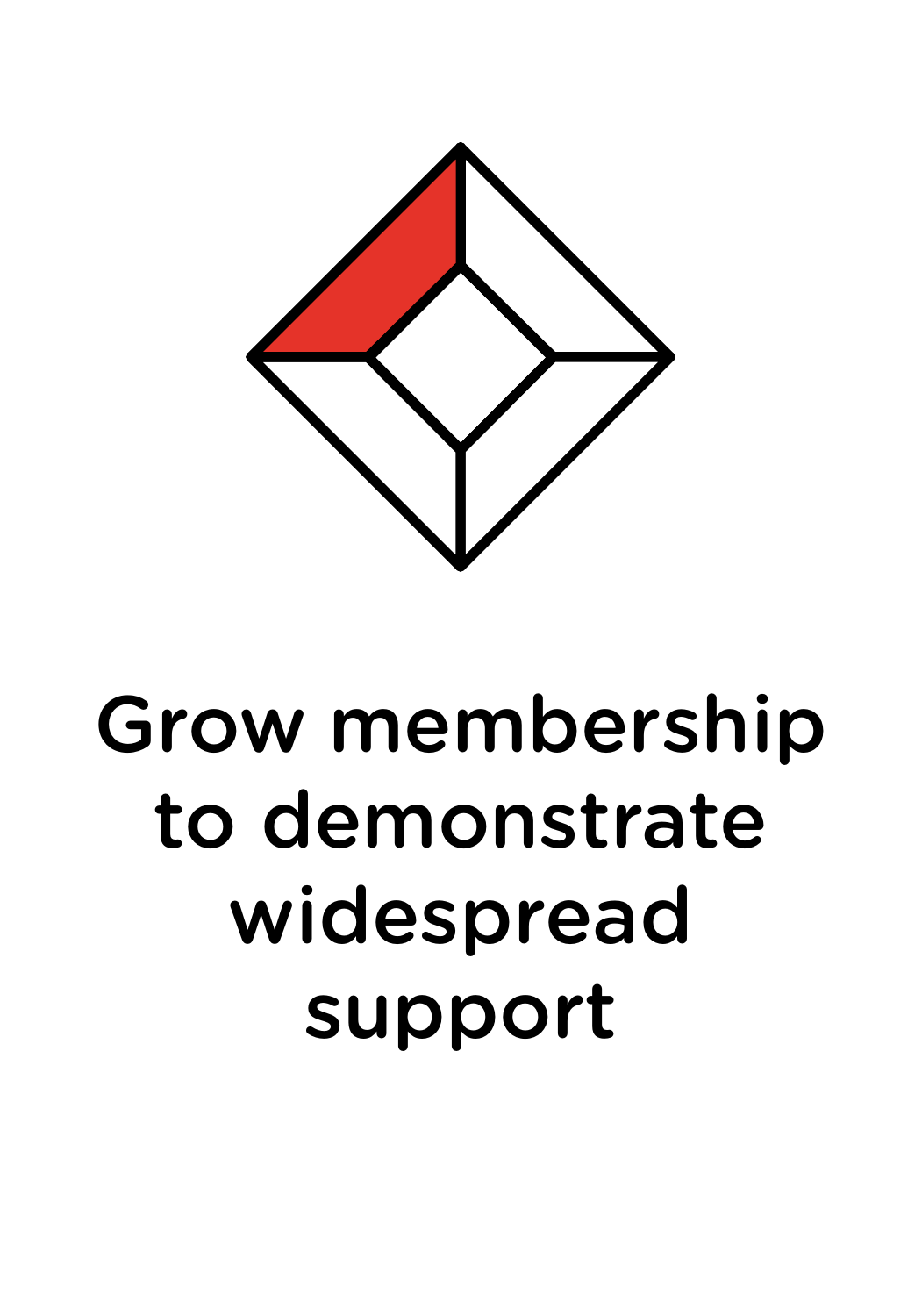

#### Strengthen the board in terms of skills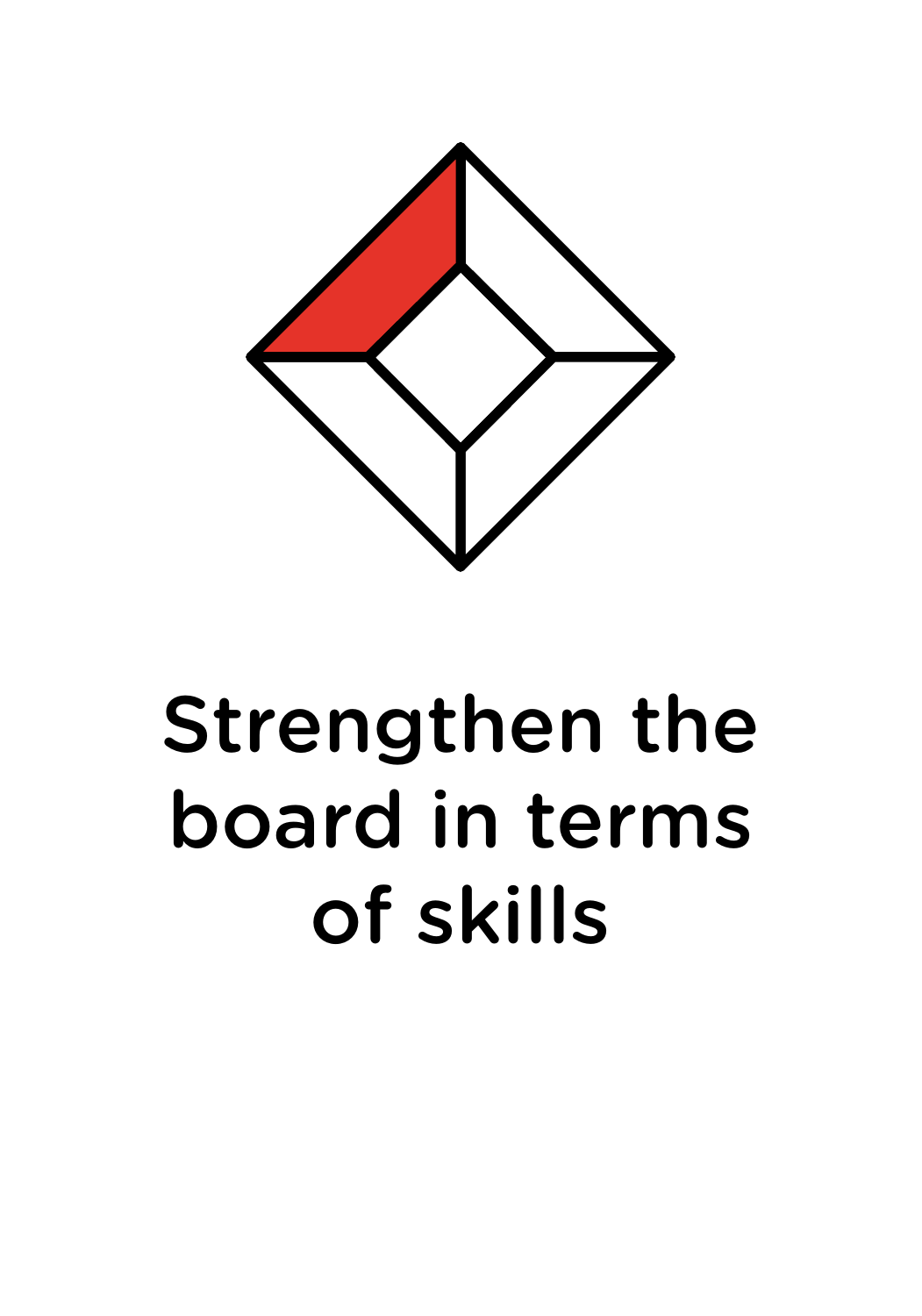

### Strengthen the breadth and diversity of the board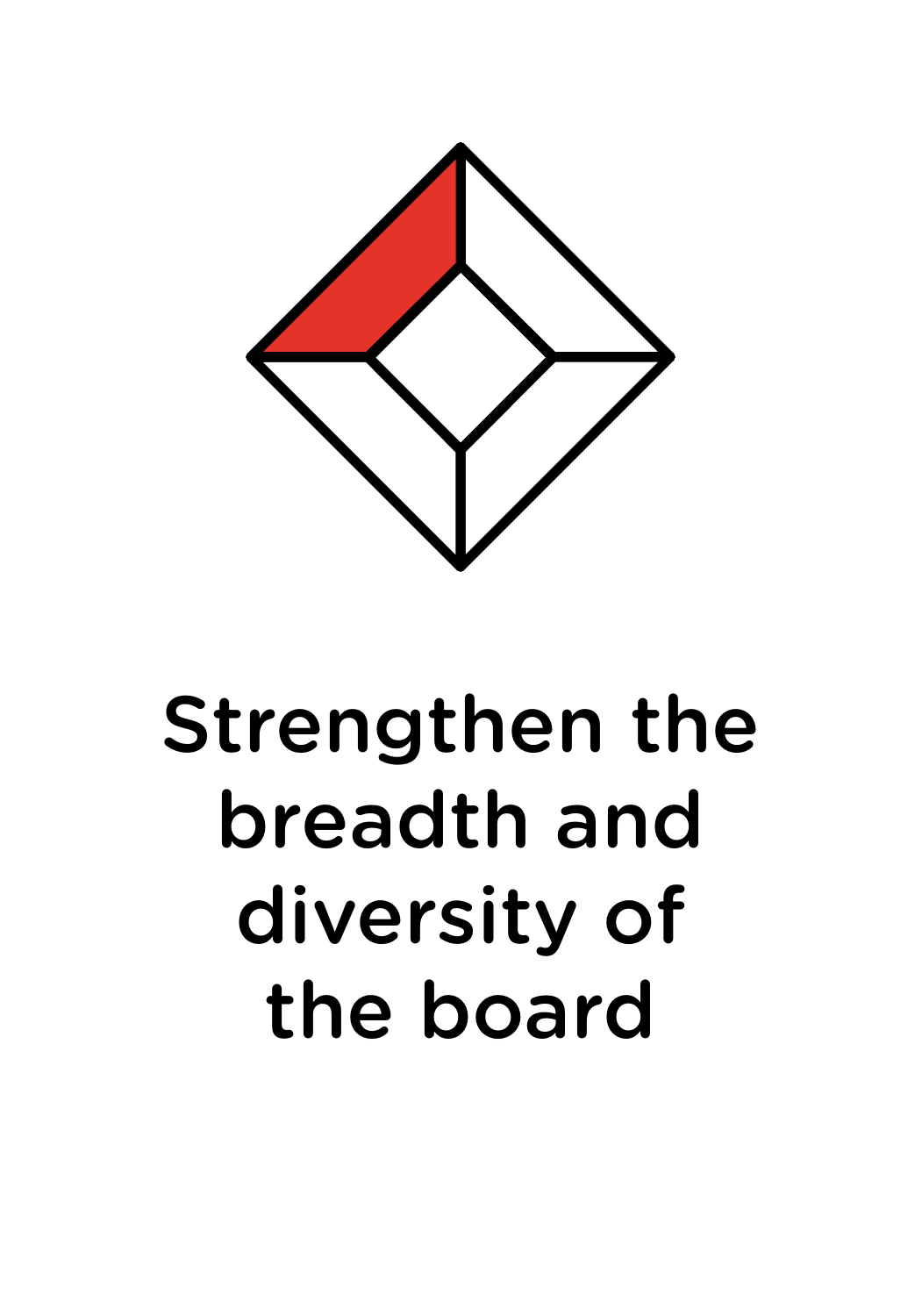

# Enable people to particpate in and influence the organisation's decisions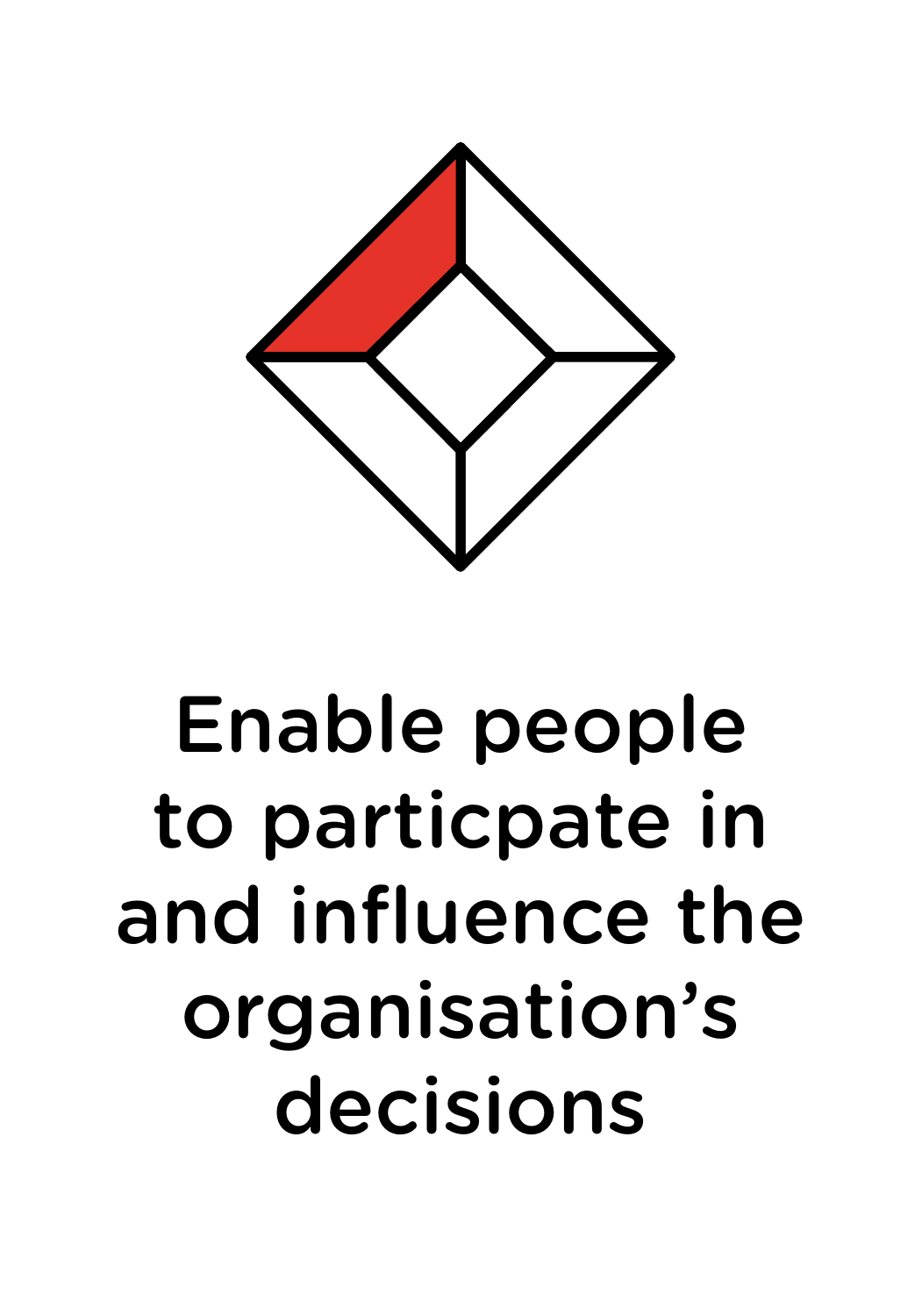

# Ensure CLT residents participate in local activities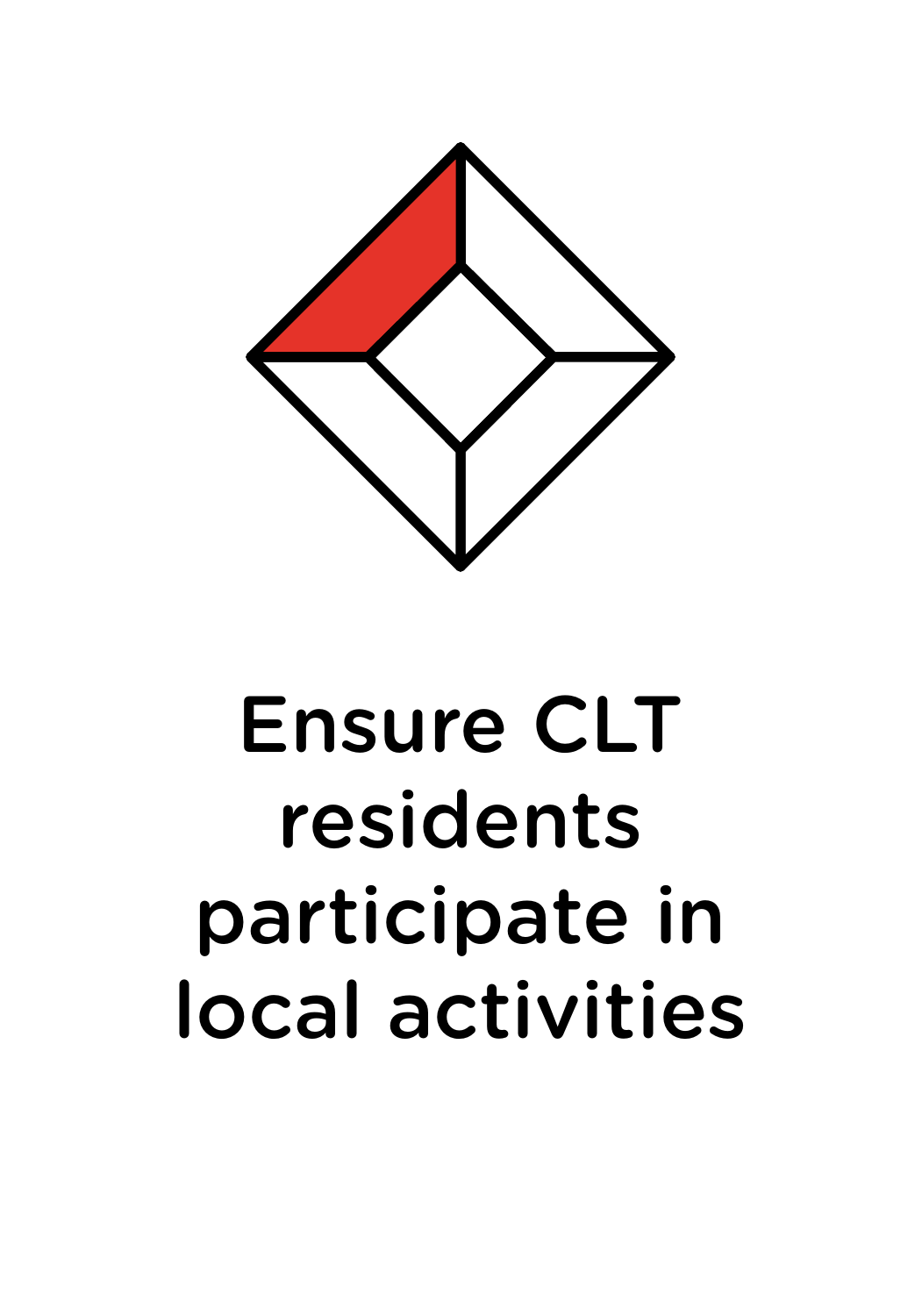

# Work with existing local leaders and organisations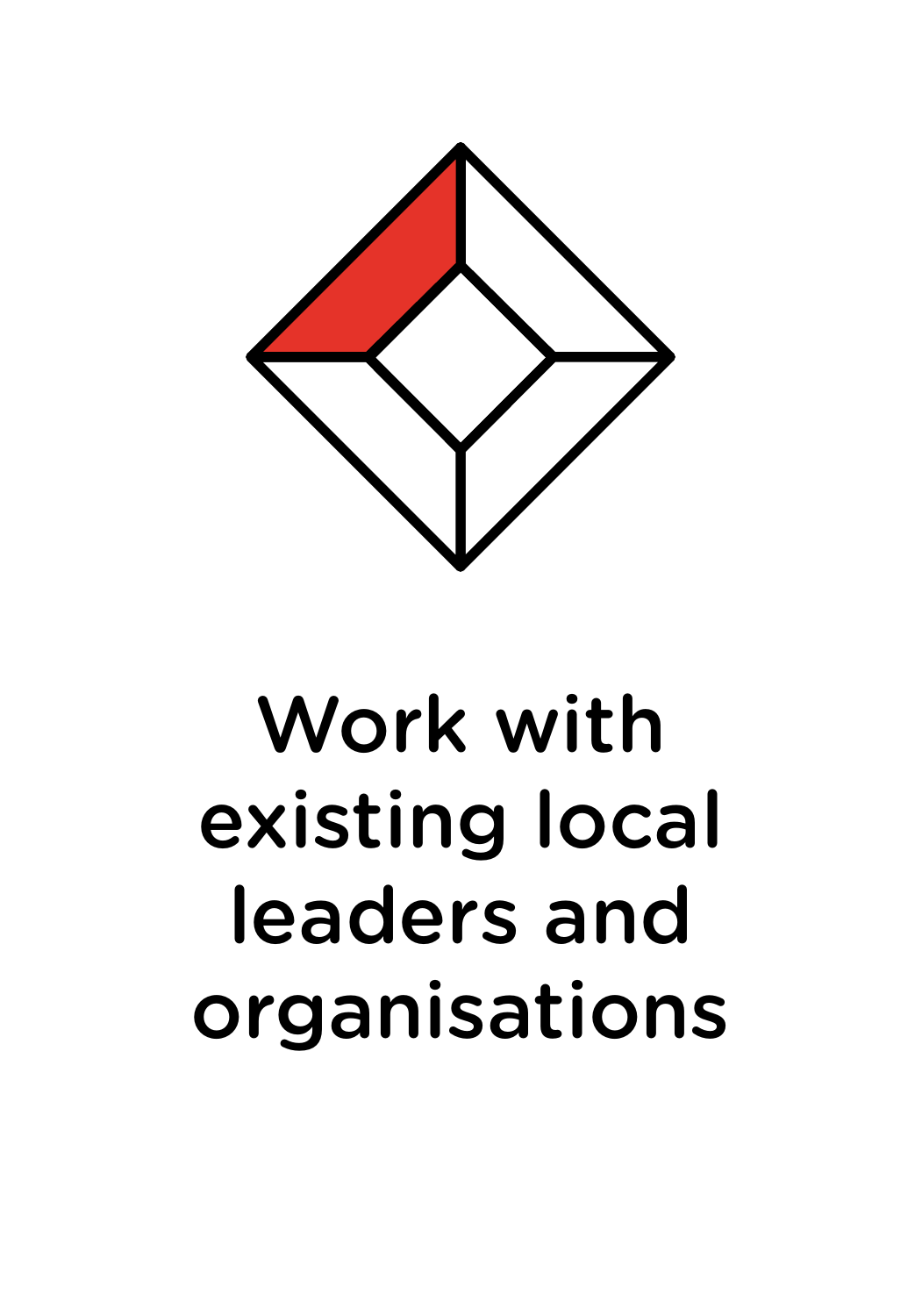

#### Create new community leaders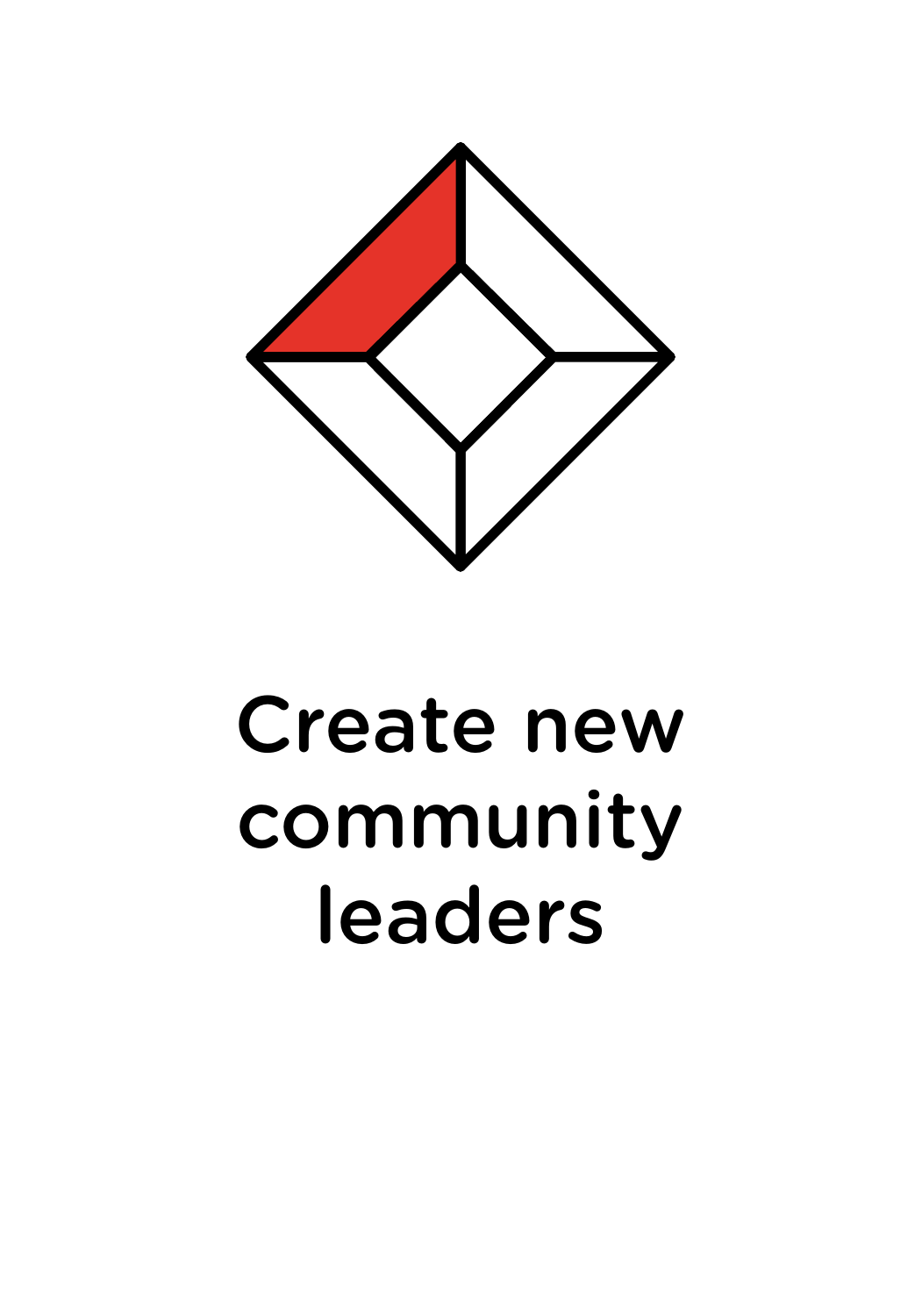

# Develop volunteers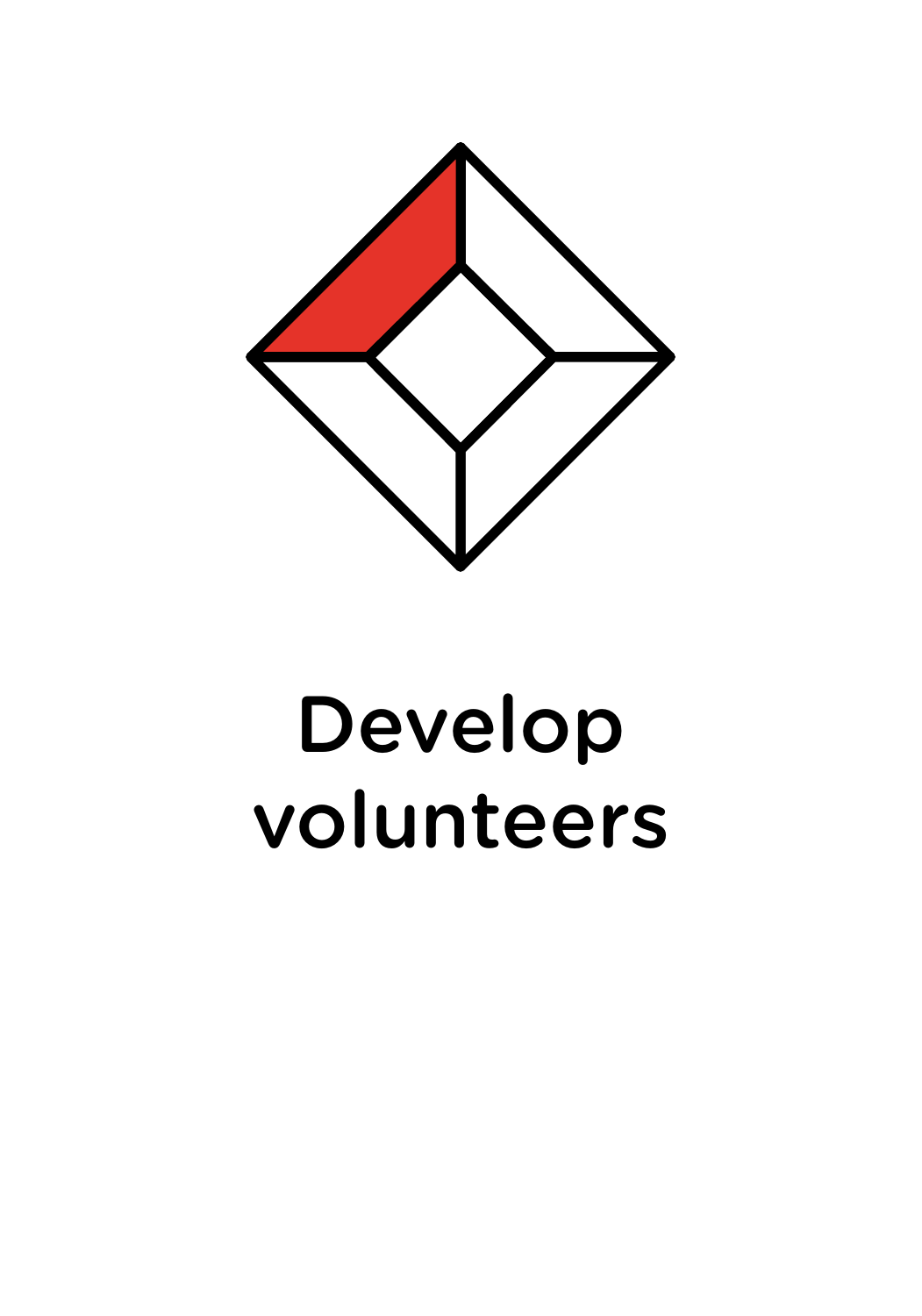

# Build 'a home you can pass on'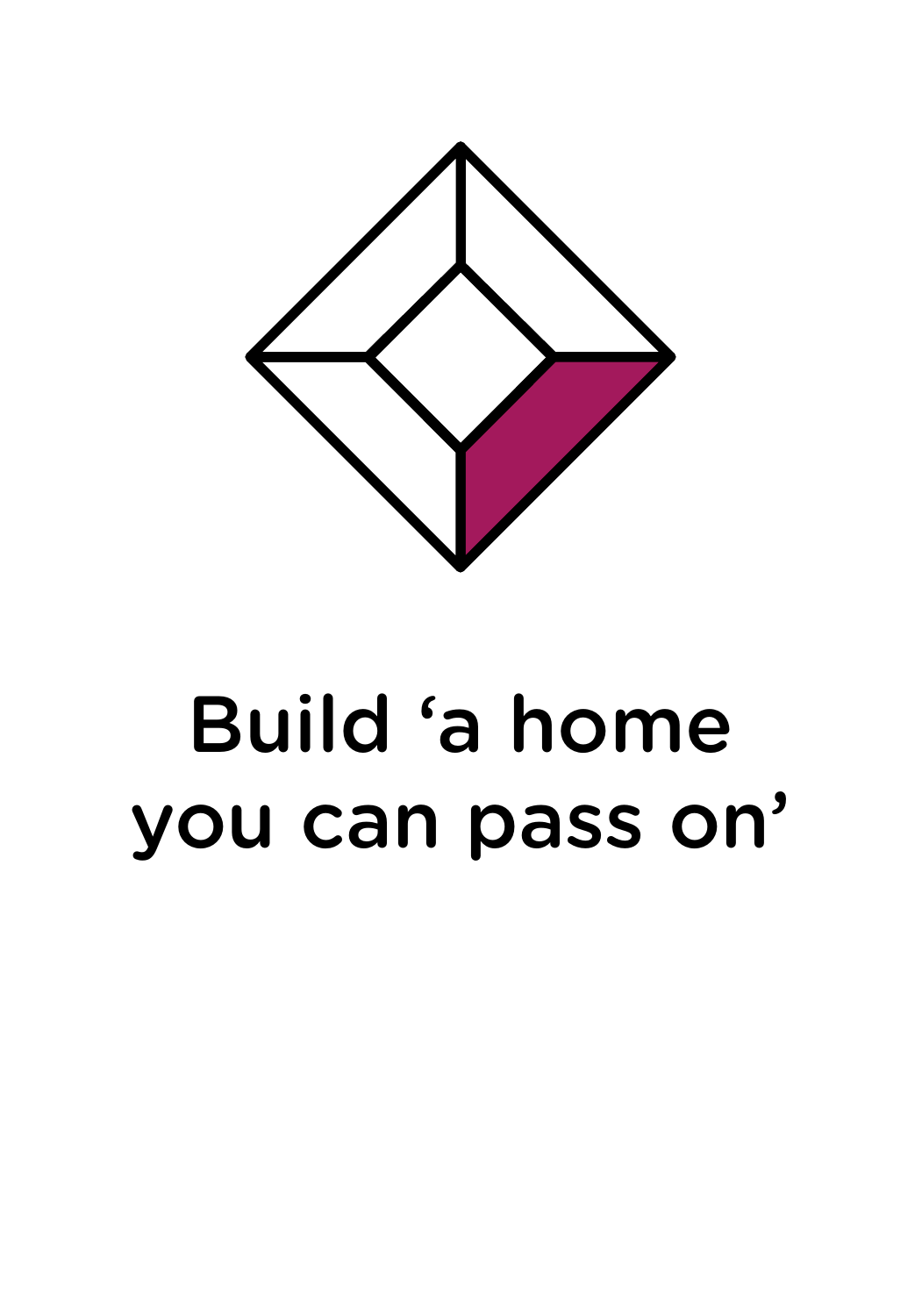

# Reduce greenhouse gases and energy use, and/or generate renewable energy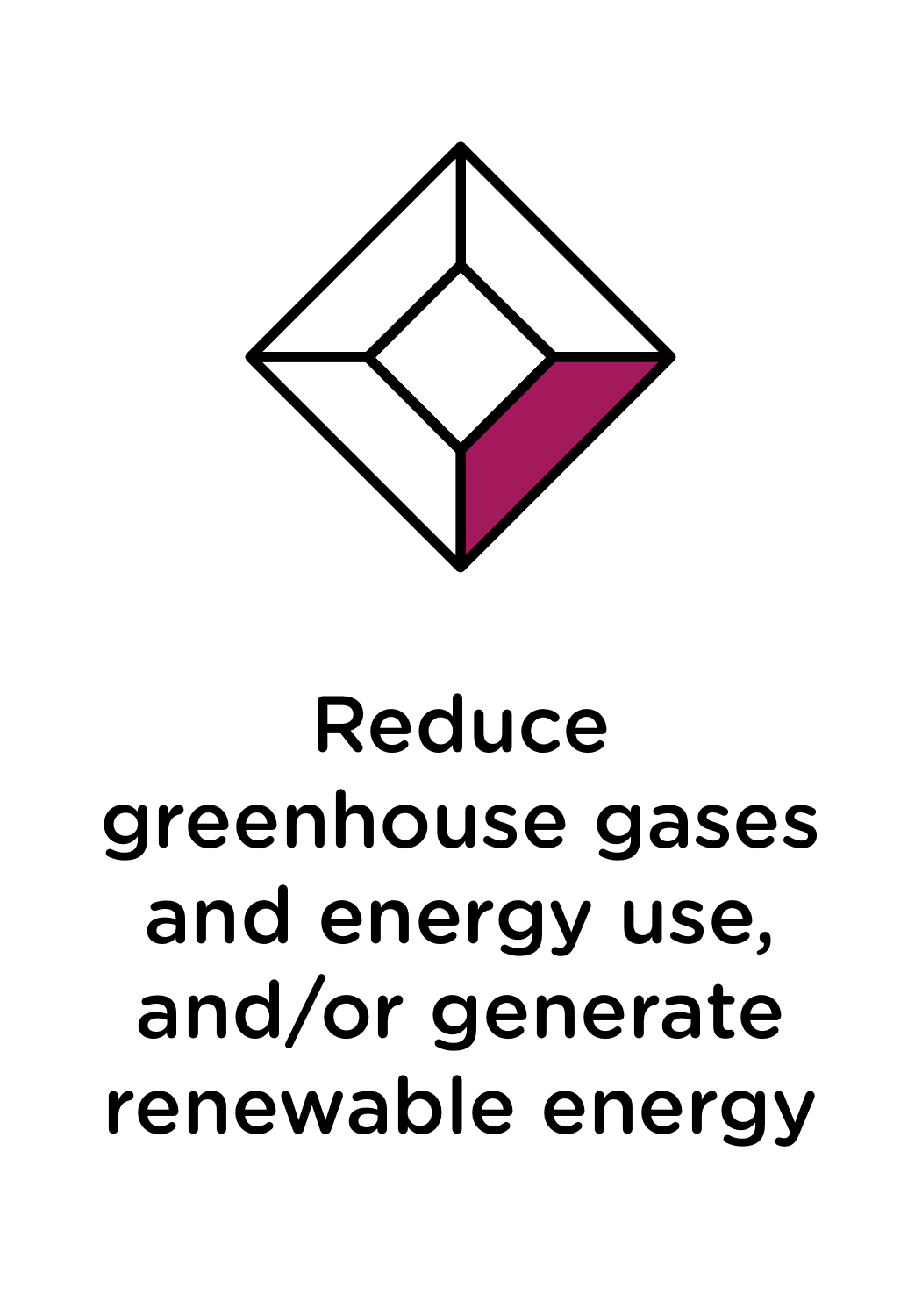

# Be financially resilient as an organisation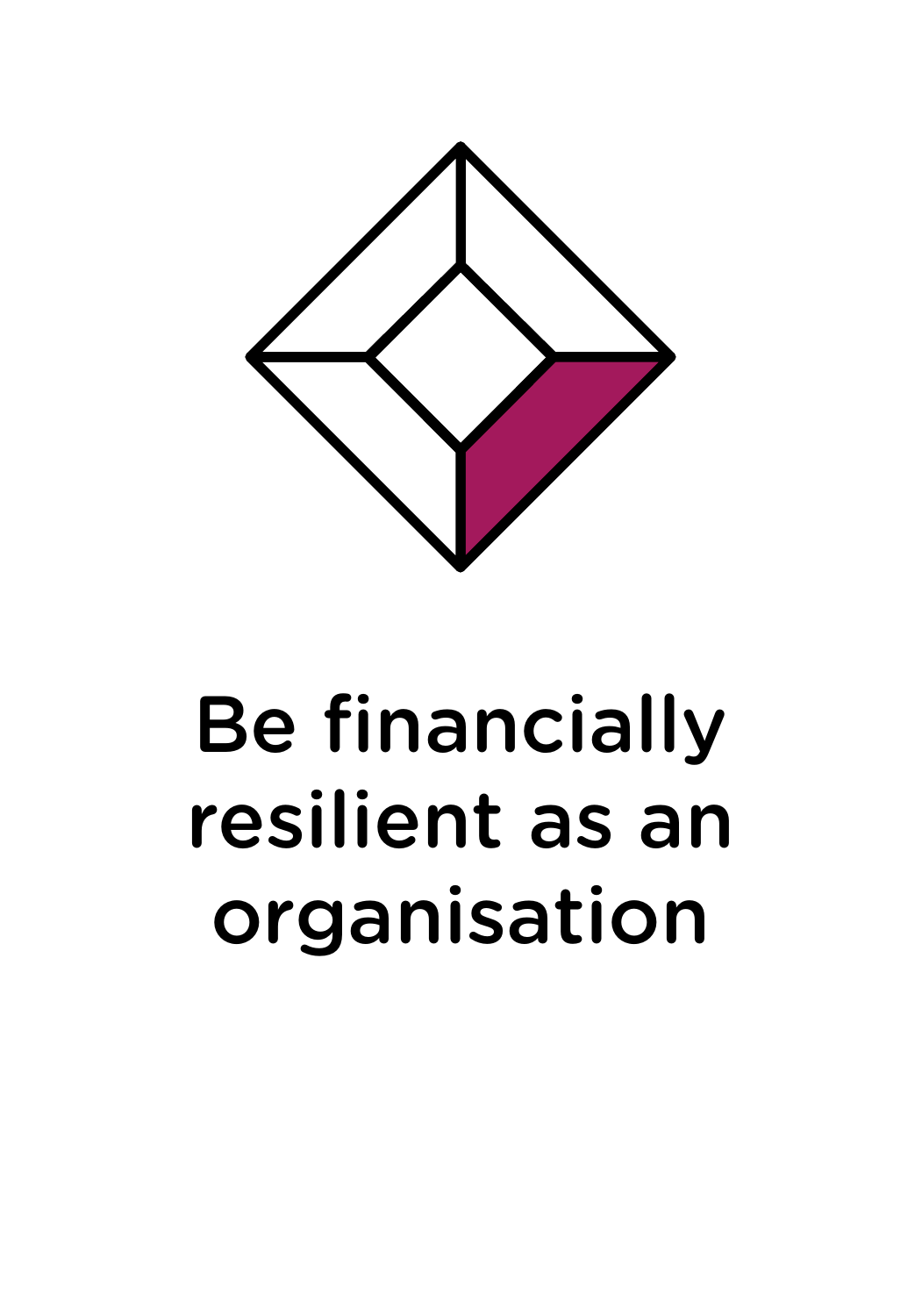

# Be able to build up value in a home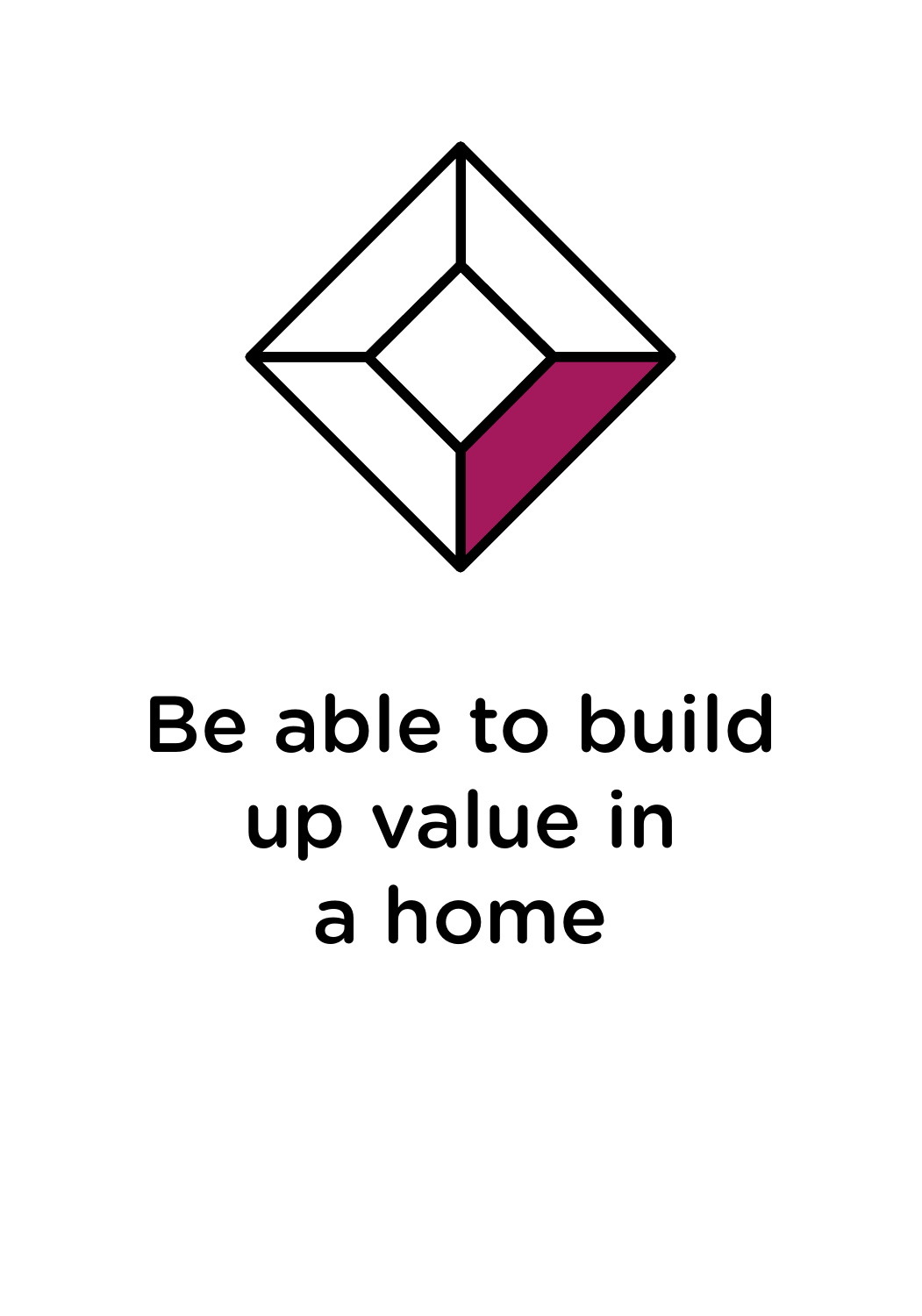

# Have an asset-locked structure, protected by legal documents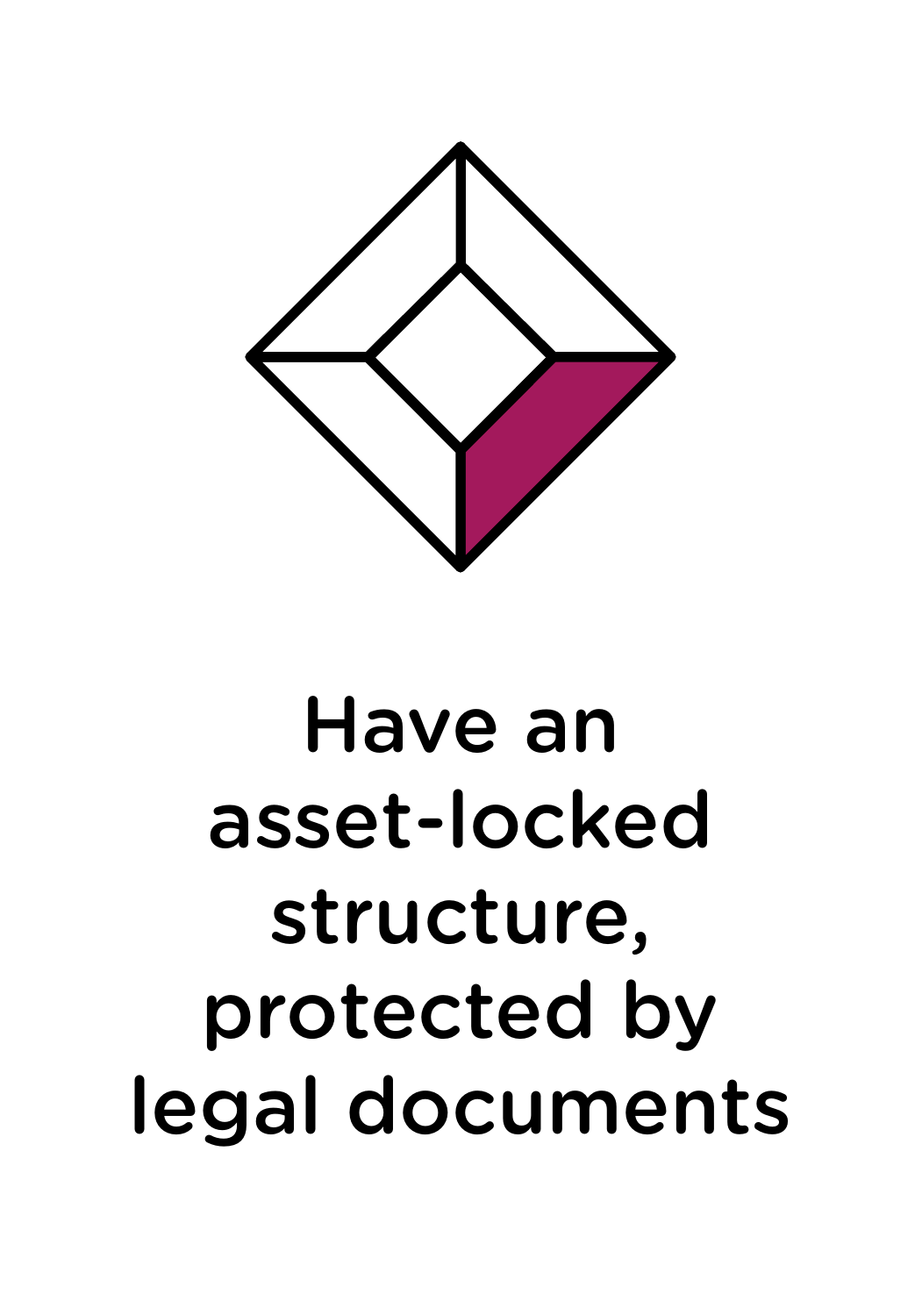

#### Have a robust, independent and long-lasting governance structure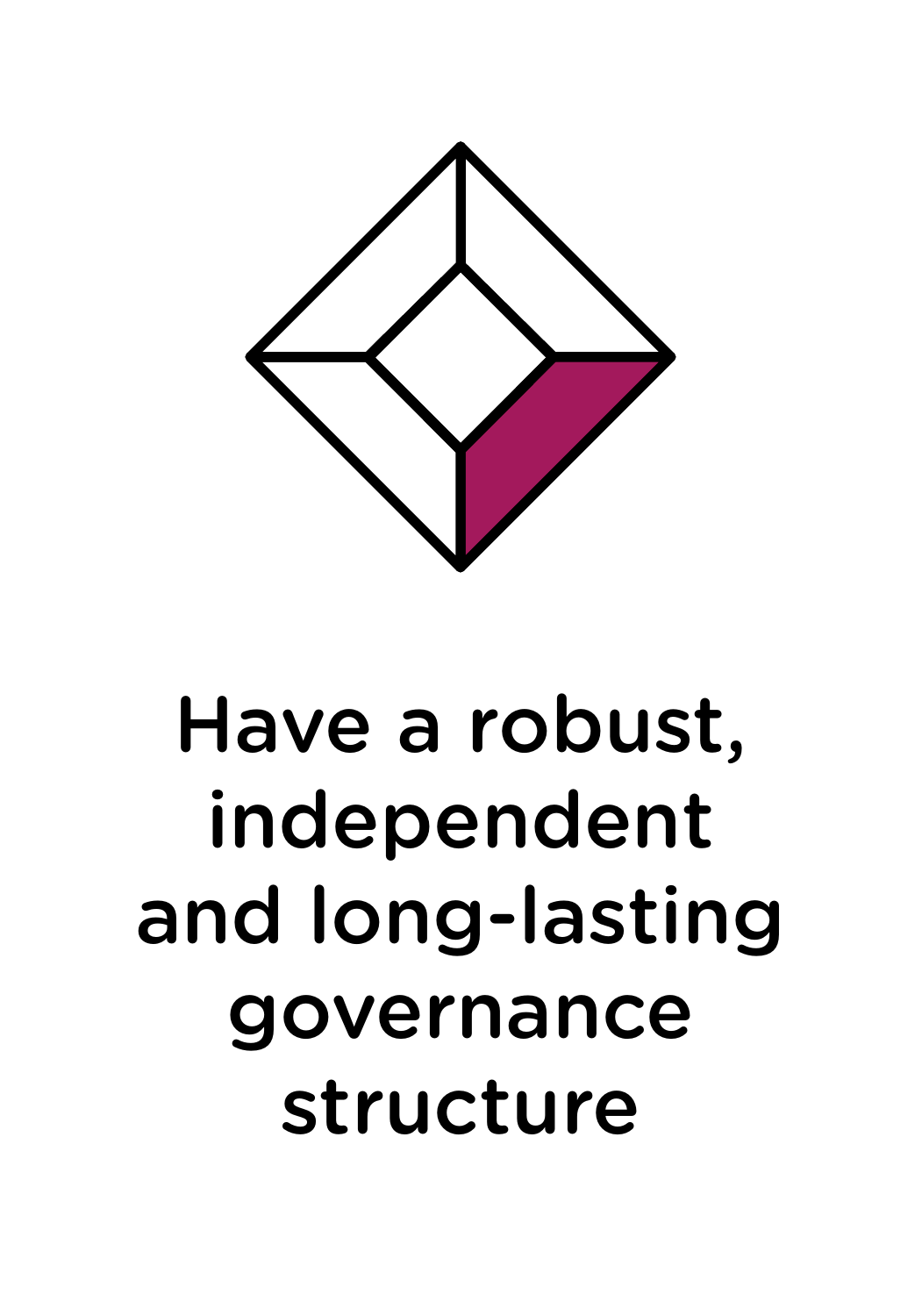

# Provide a life-time home as a family changes and people age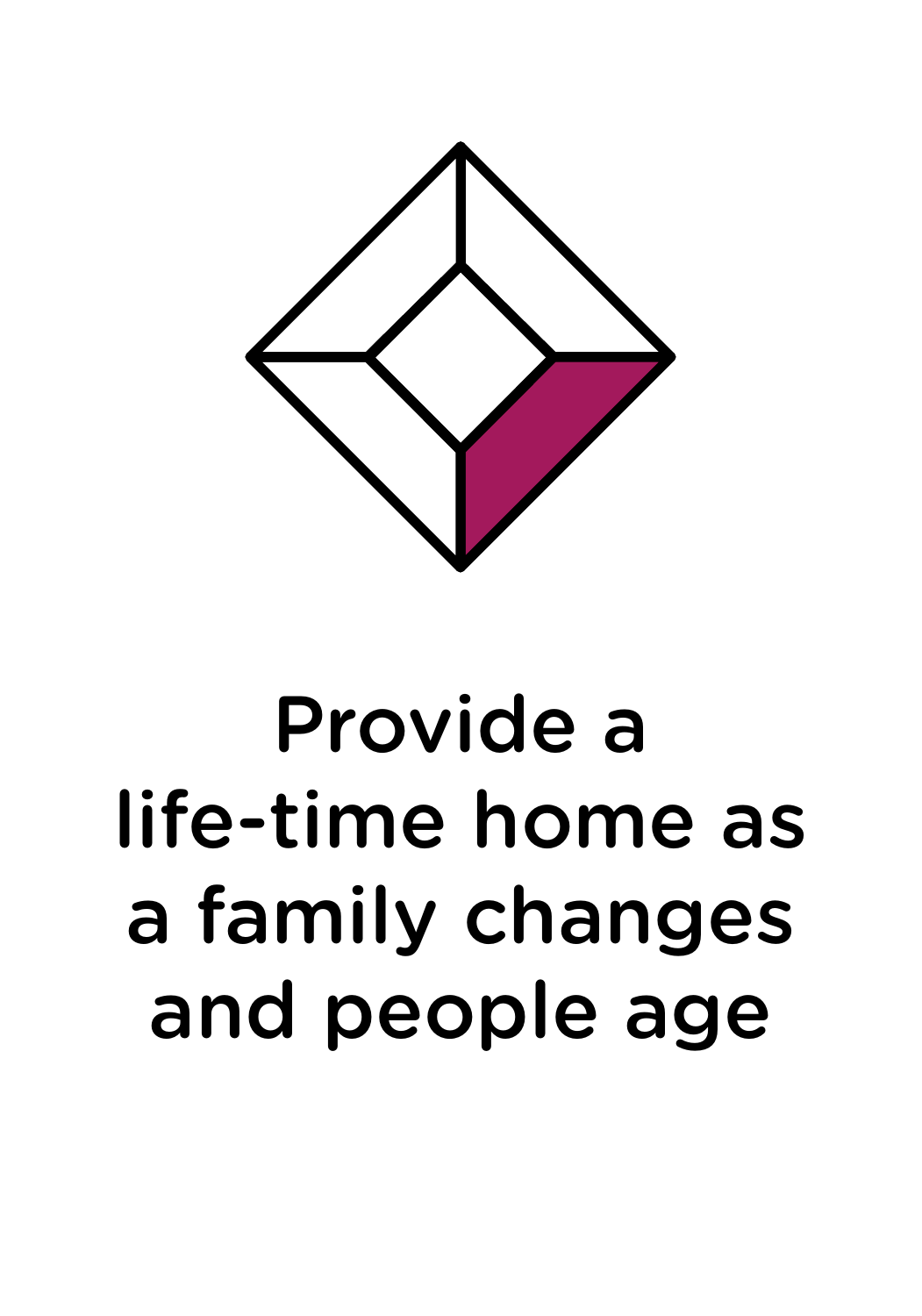

# Create a feeling of belonging in the community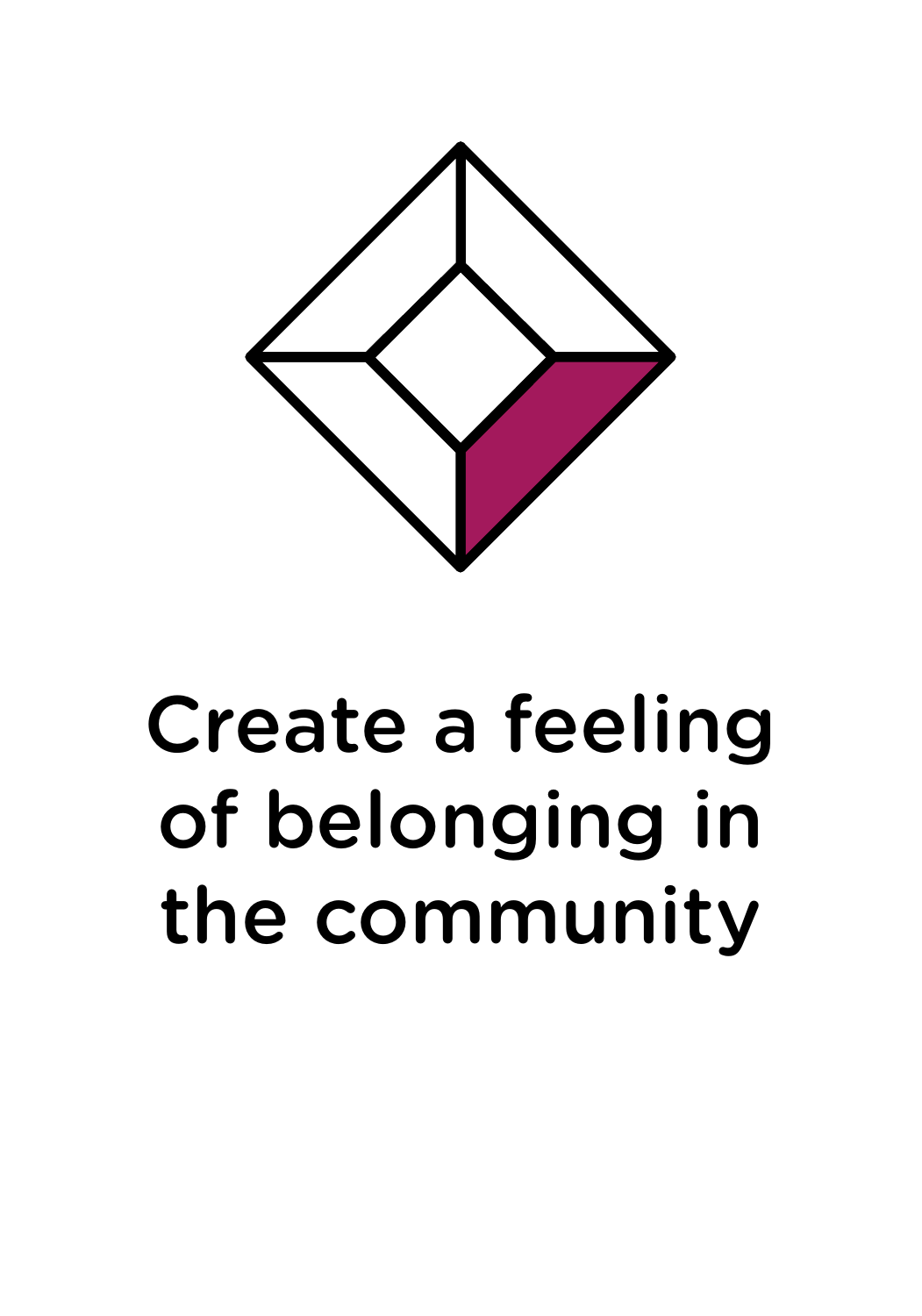

# Have a long-term lease or ownership (e.g. minimum of 250 years)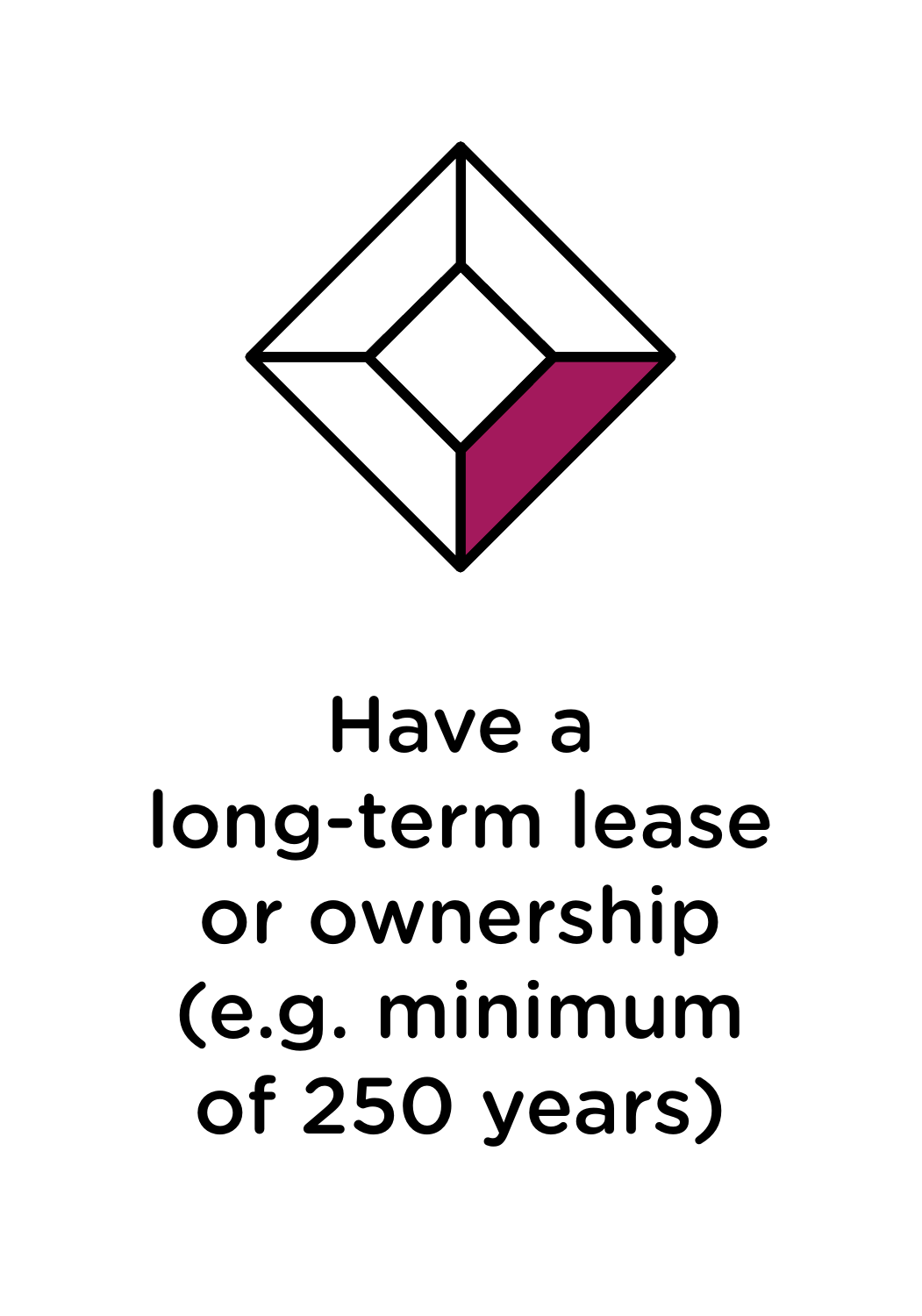

# Make a wider contribution to the neighbourhood beyond housing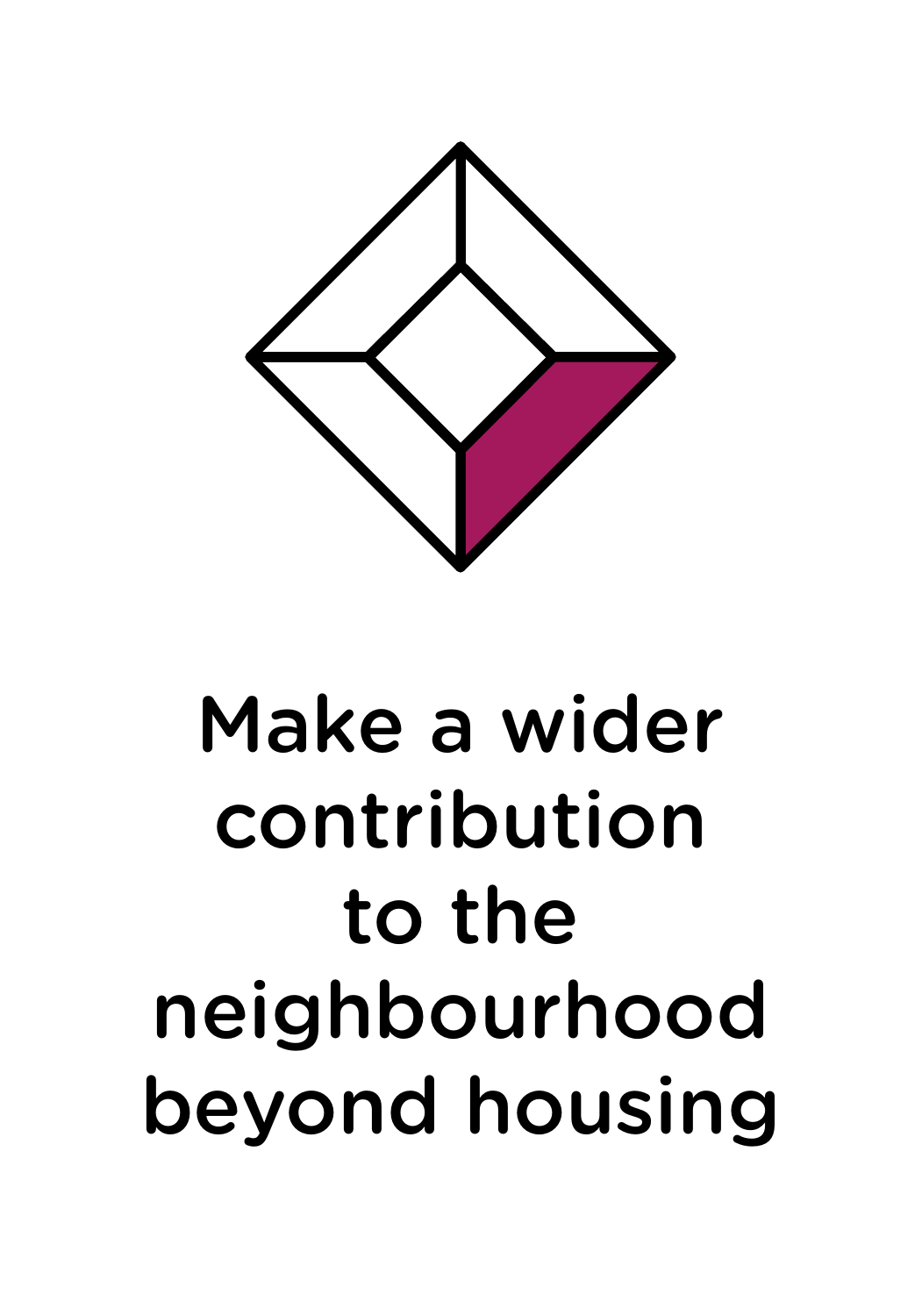

#### Improve security in the neighbourhood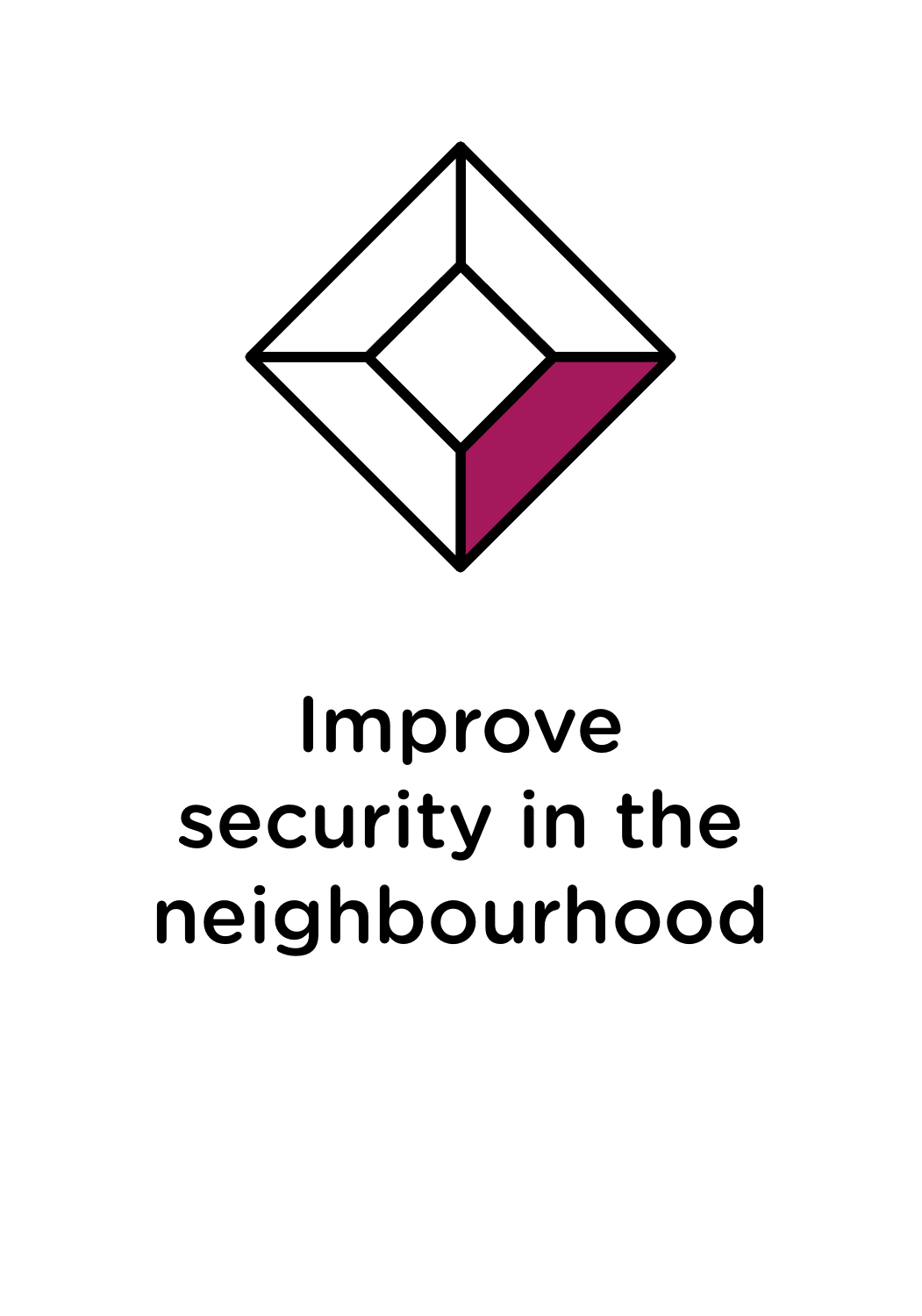

#### Increase wellbeing and comfort in and around the home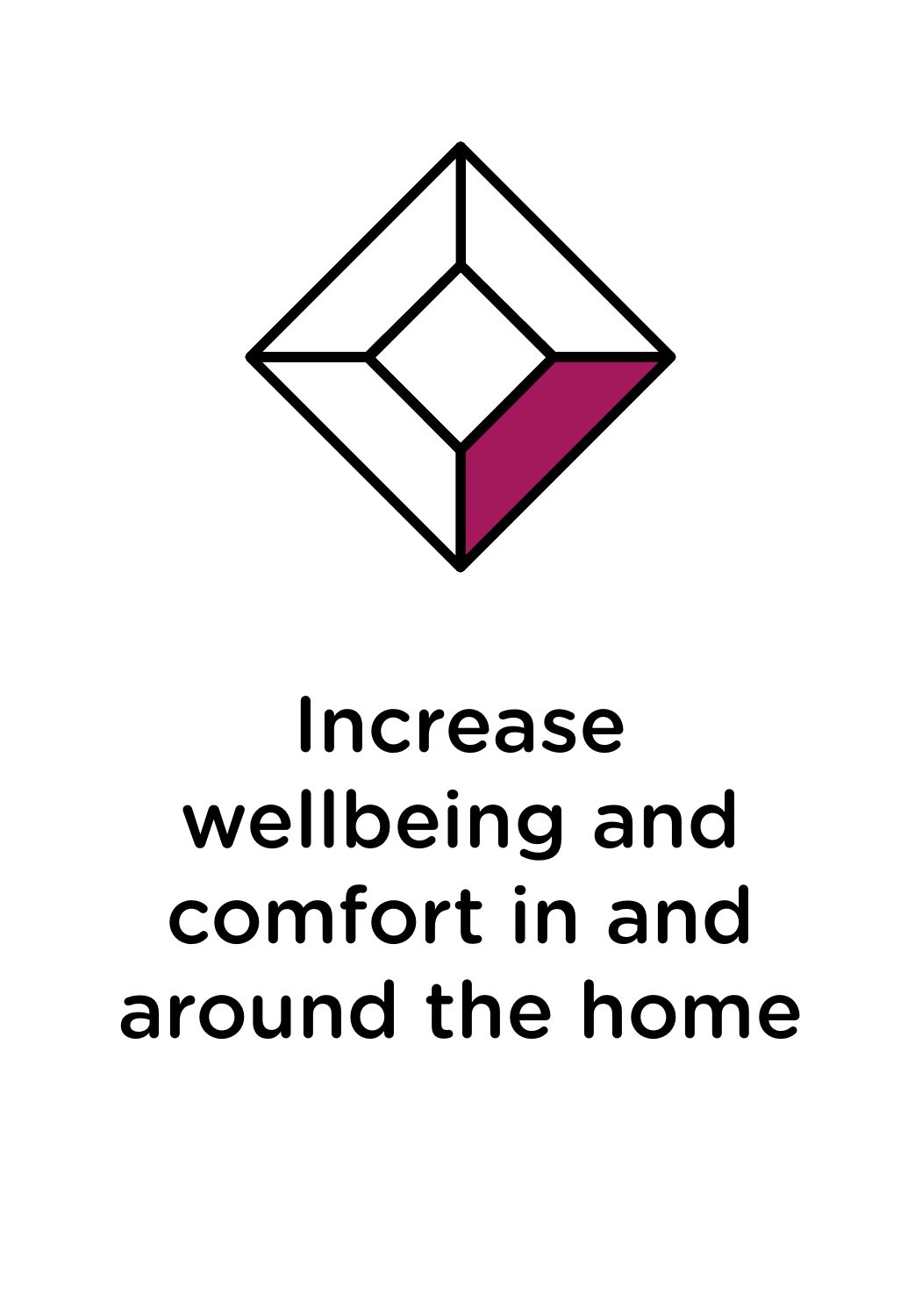

# Understand who misses out on housing locally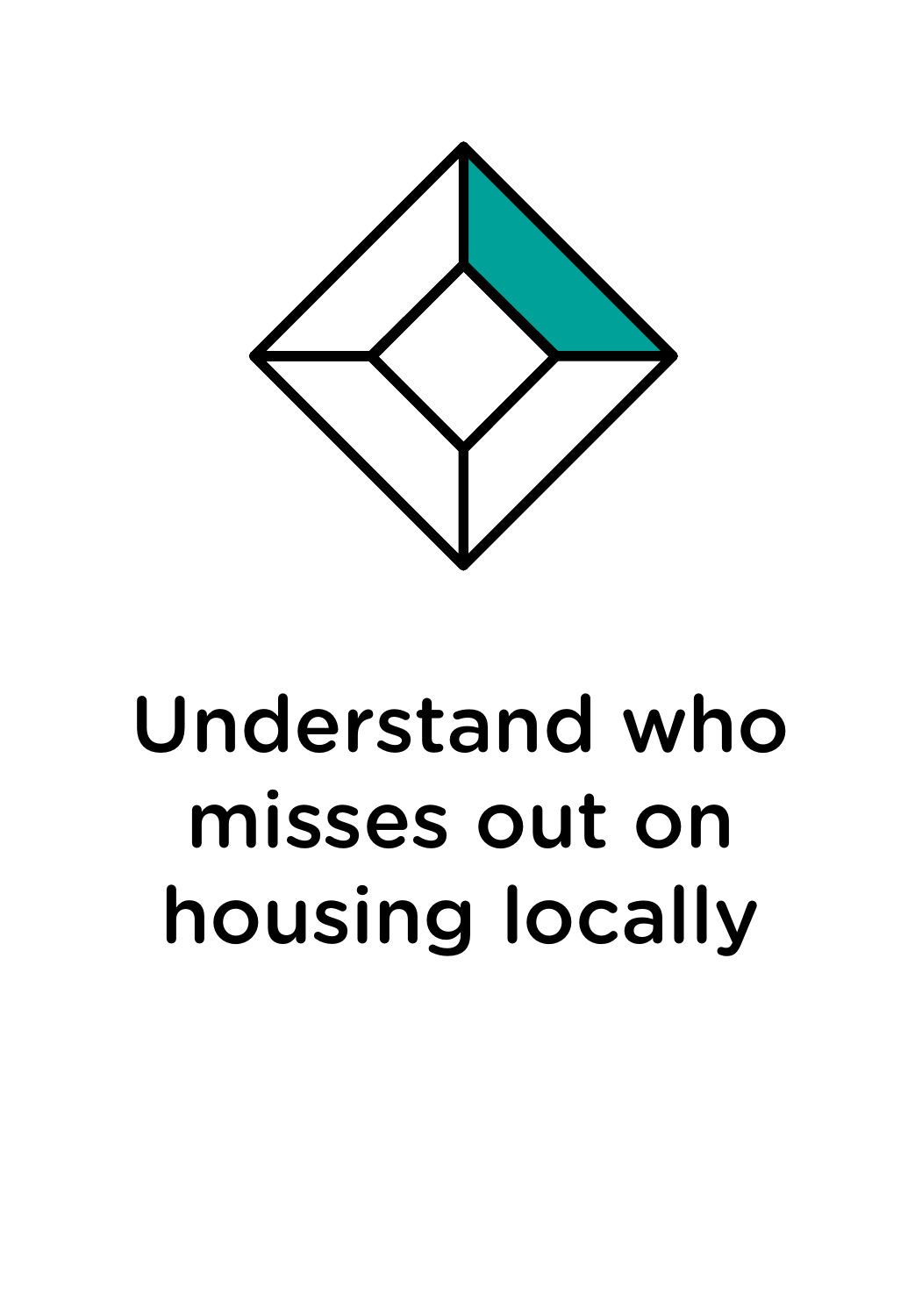

# Make homes available to rent for people on low incomes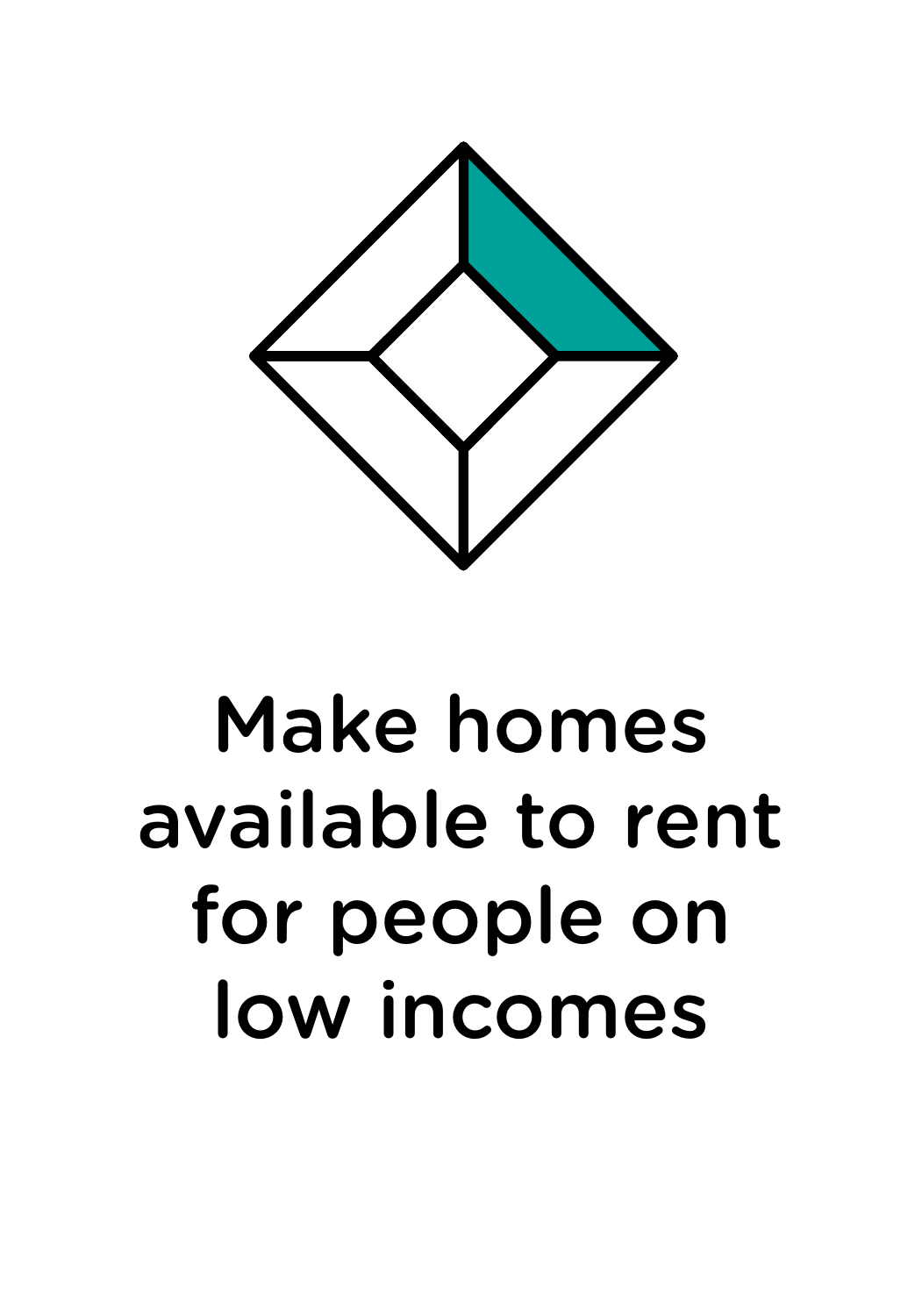

# Prioritise those from minority ethnic backgrounds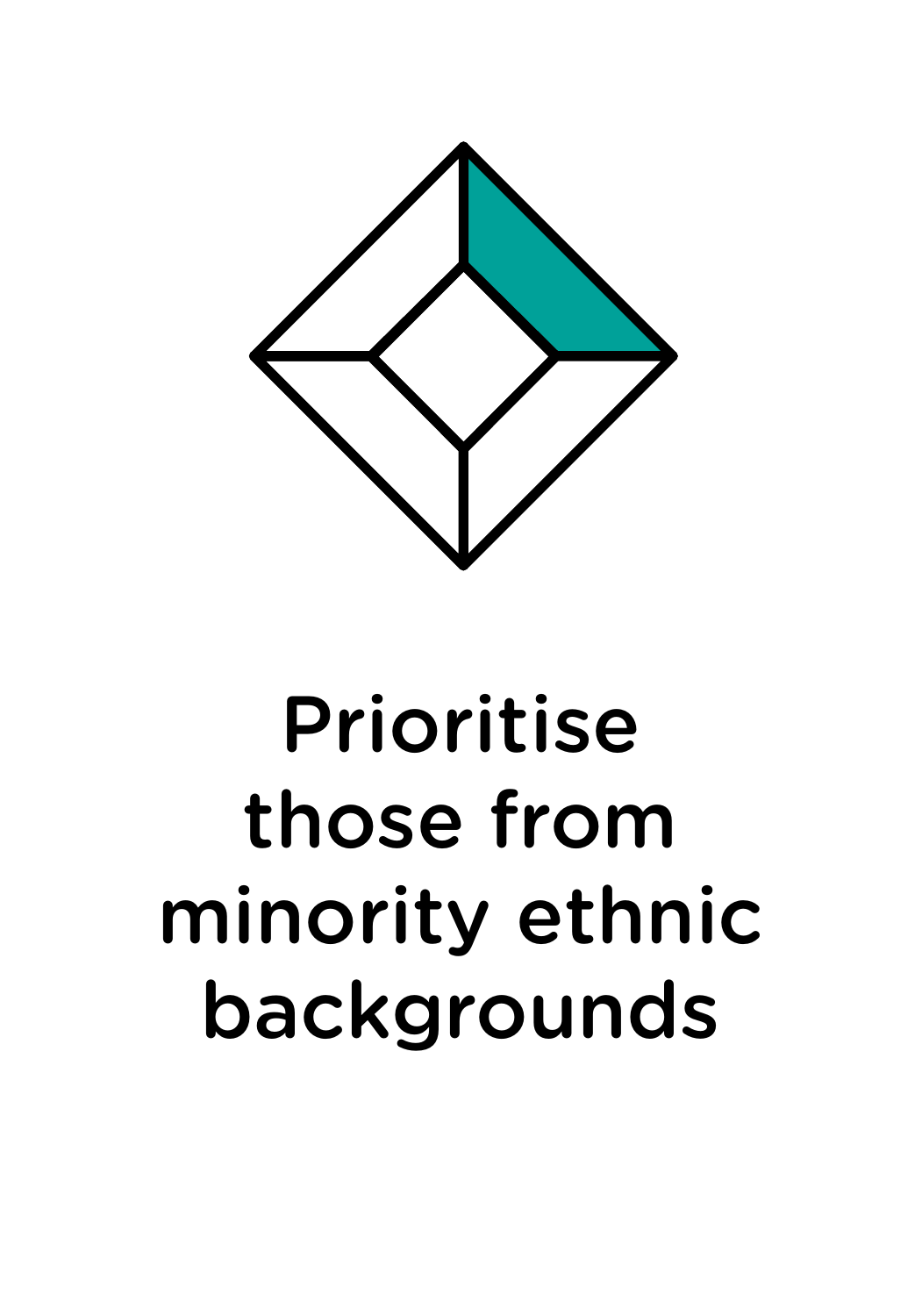

# Prioritise people with disabilities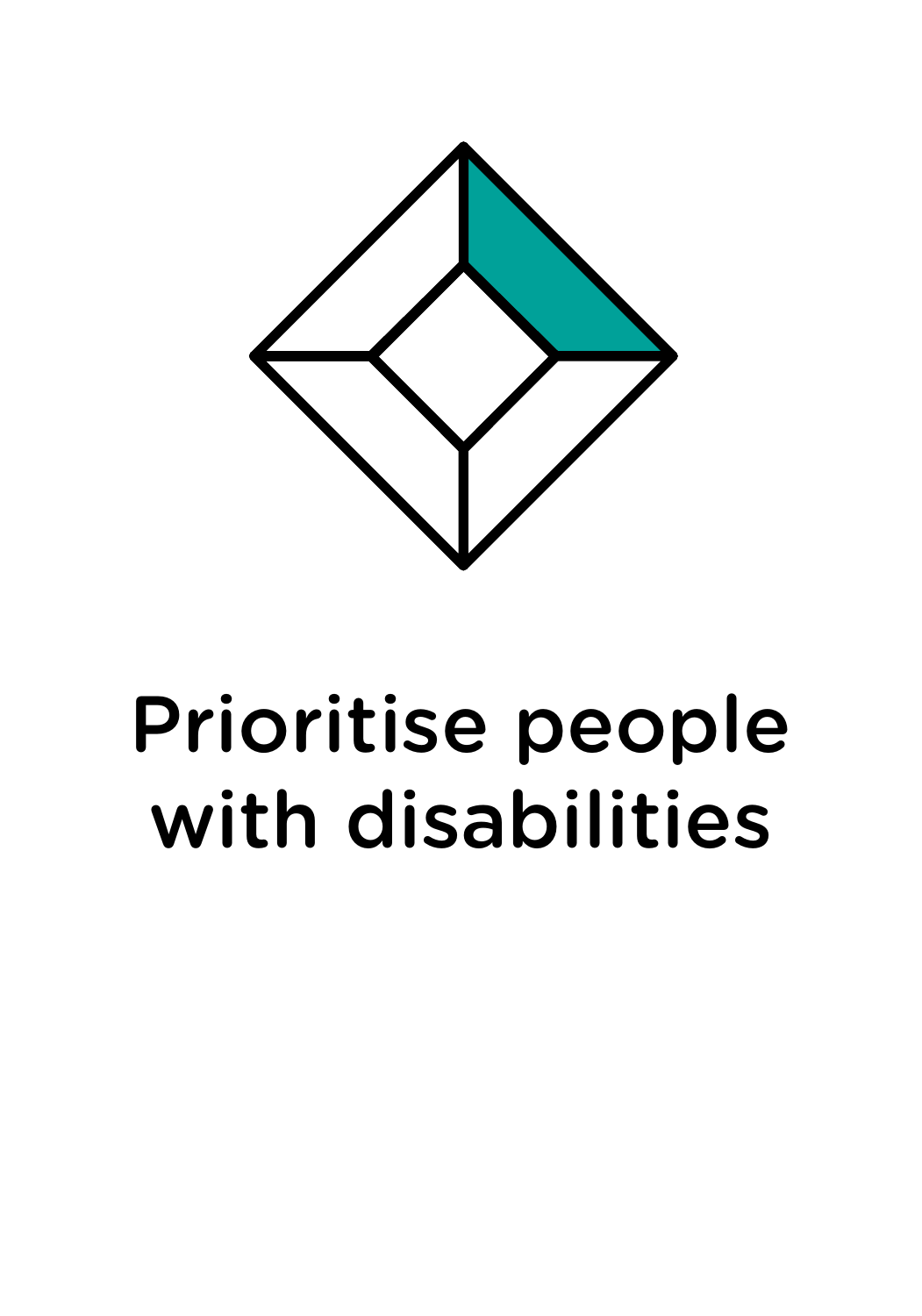

# Prioritise older people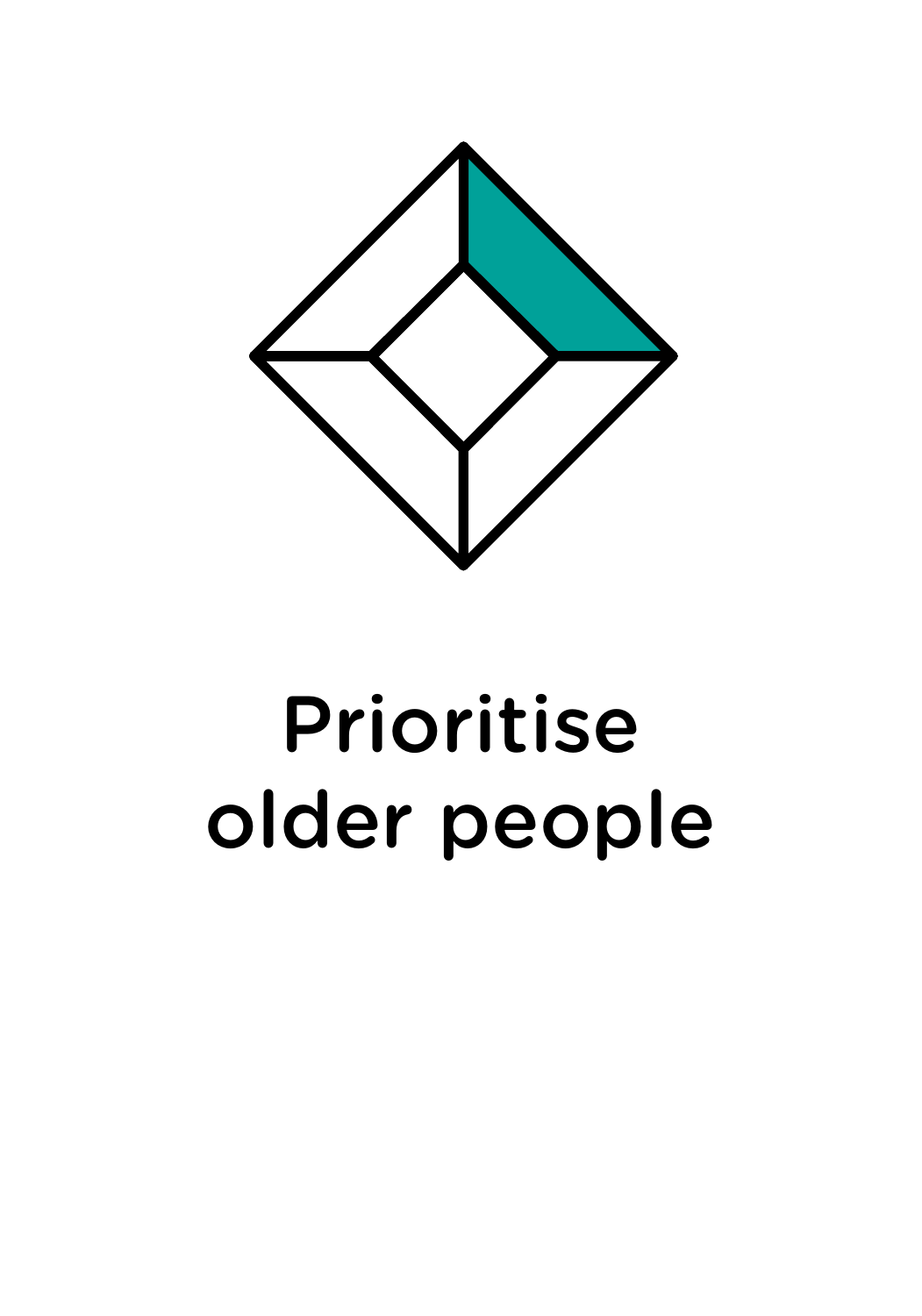

# Help diverse groups to mix and live together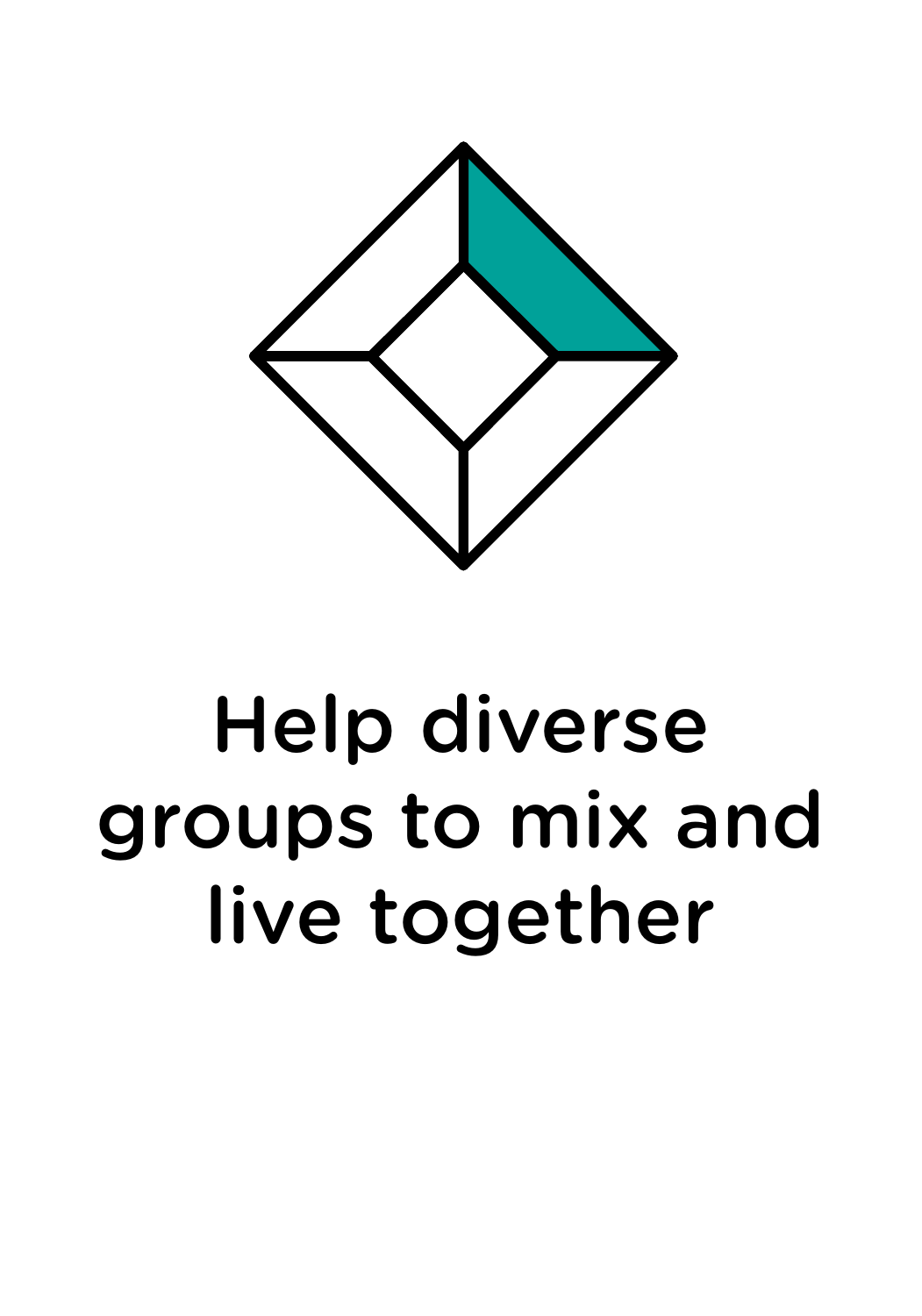

# Make homes available to buy for people on low incomes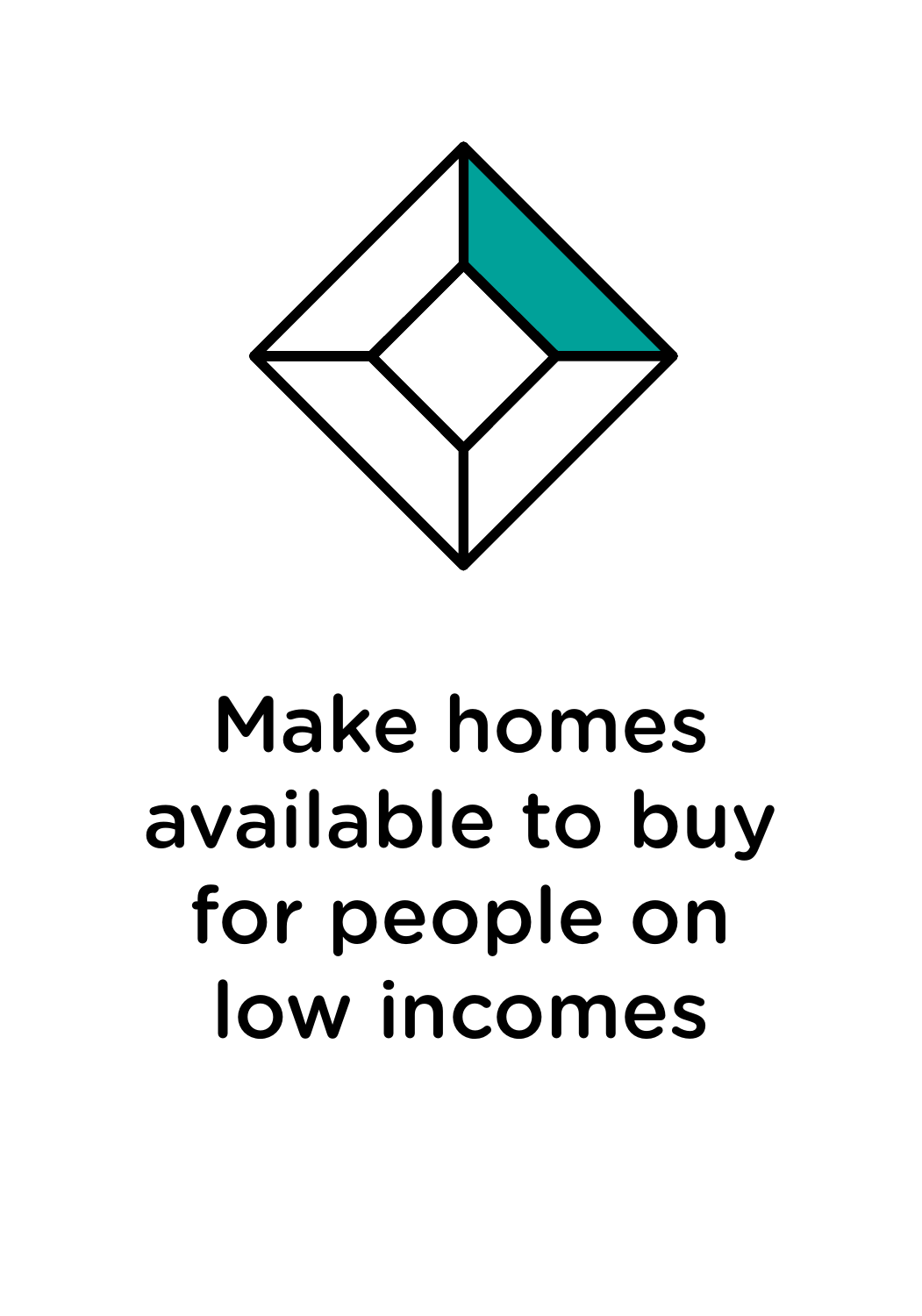

# Prioritise those receiving state support for income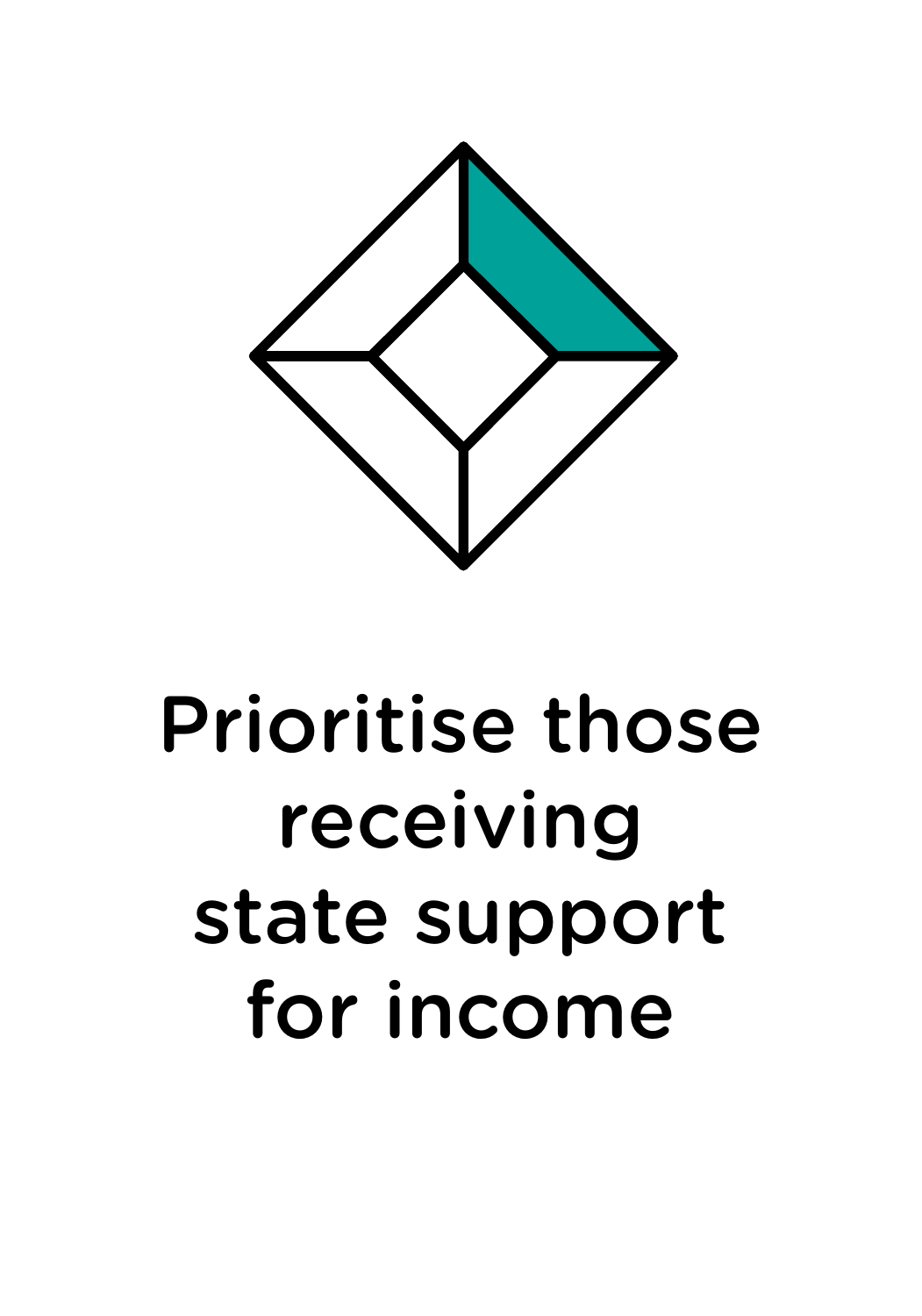

# Prioritise middleincome people (e.g. median)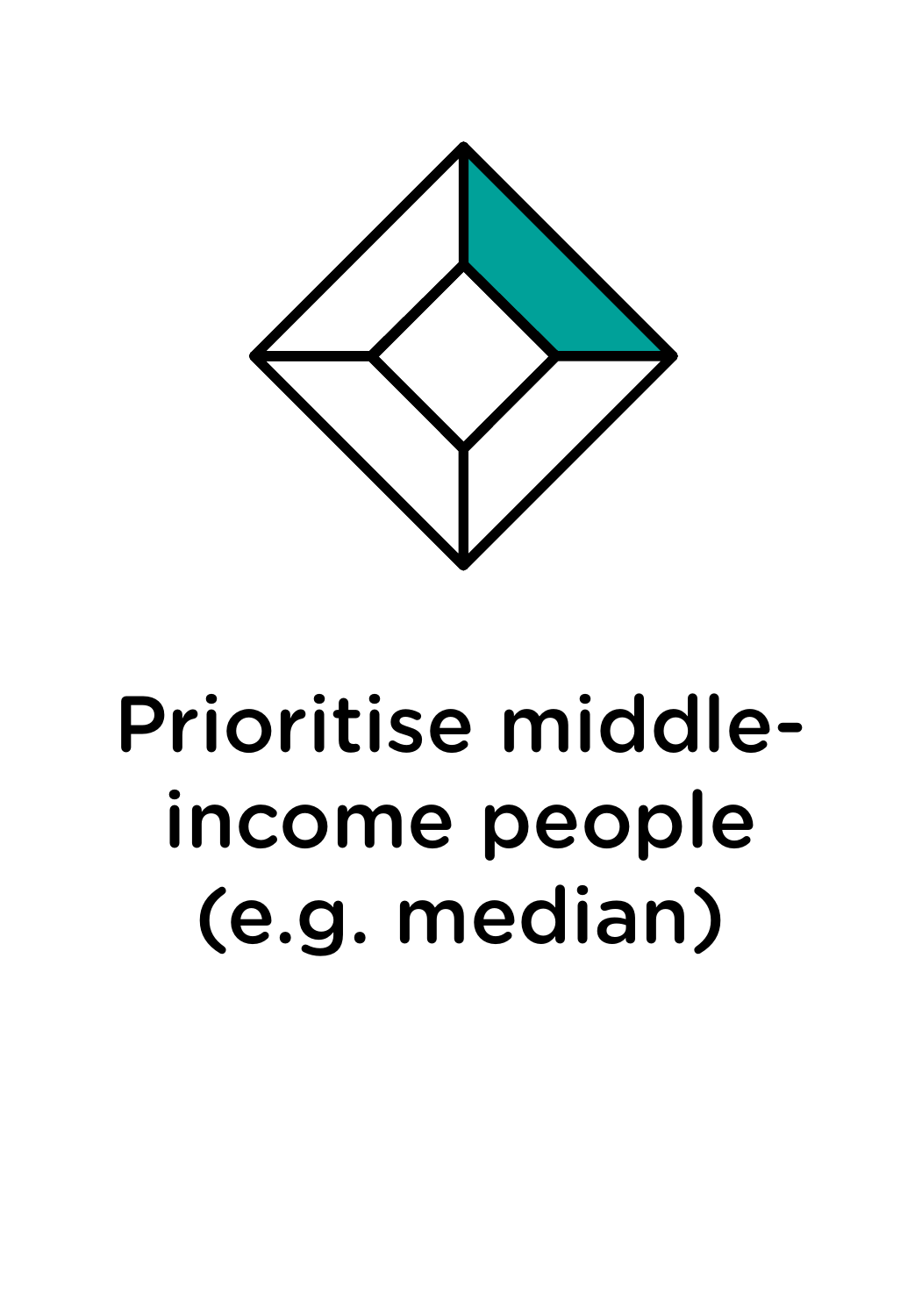

# Choose who lives in a CLT home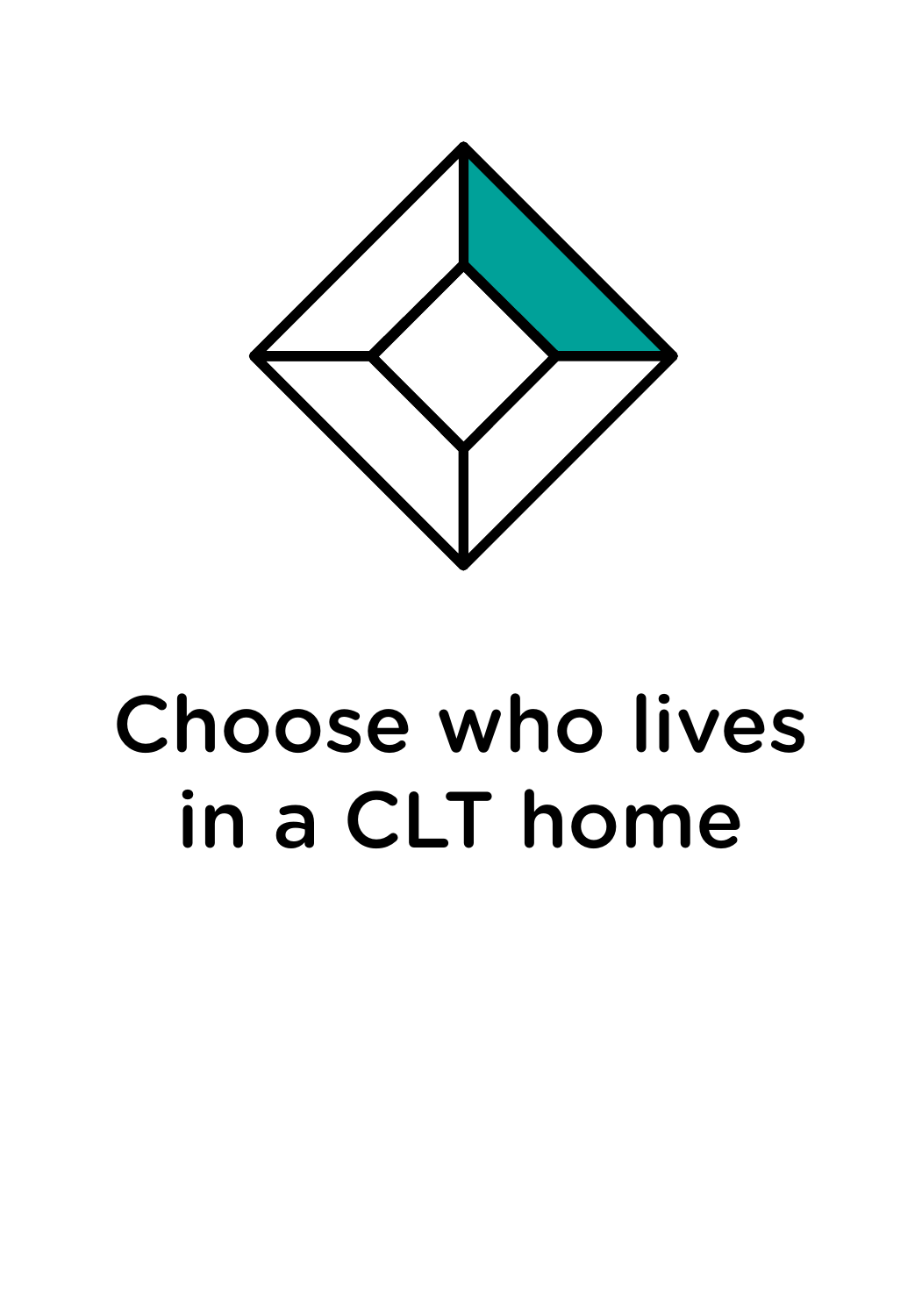

#### Improve access to land or sites for community led housing projects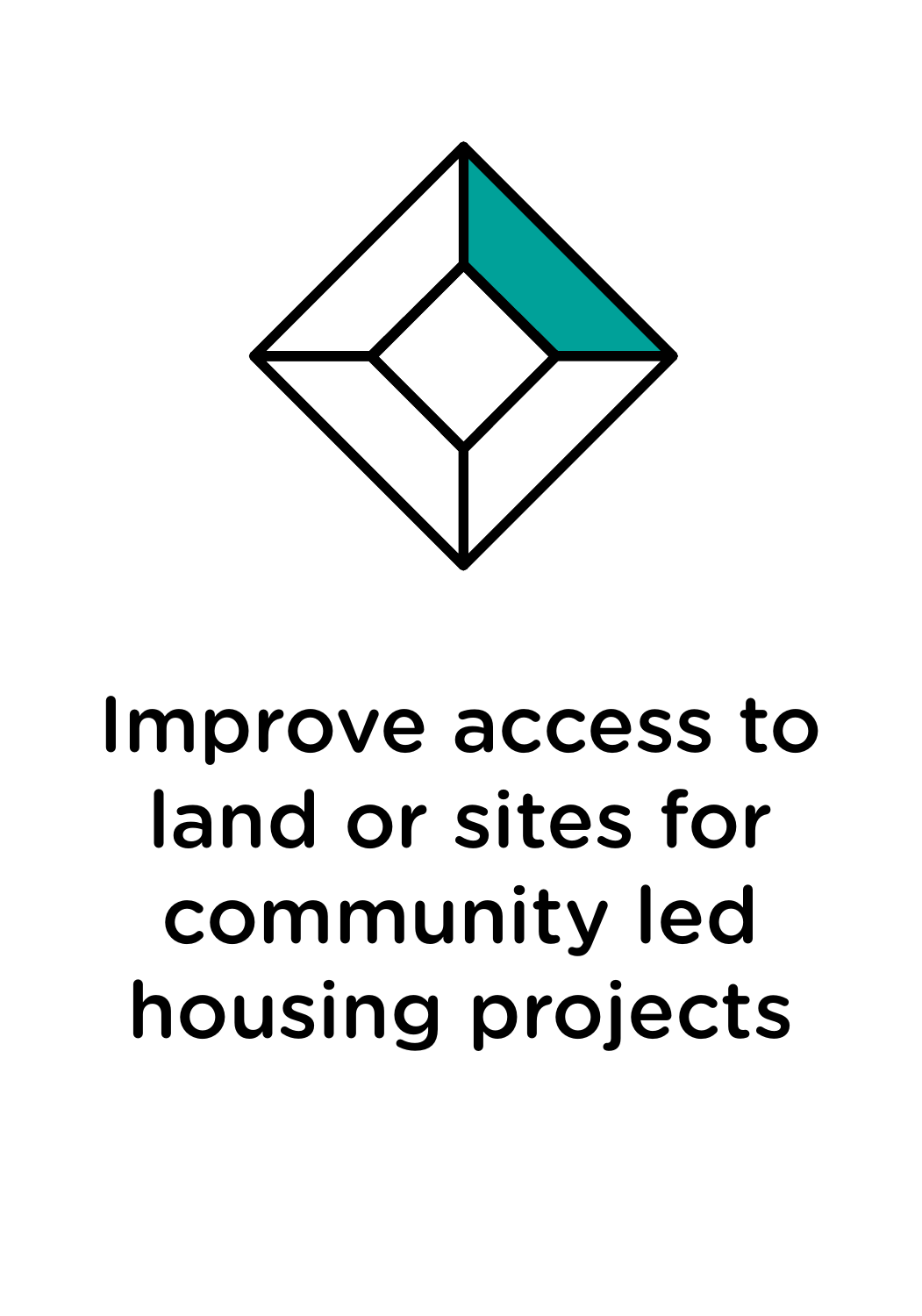

# Generate local campaigns for land and housing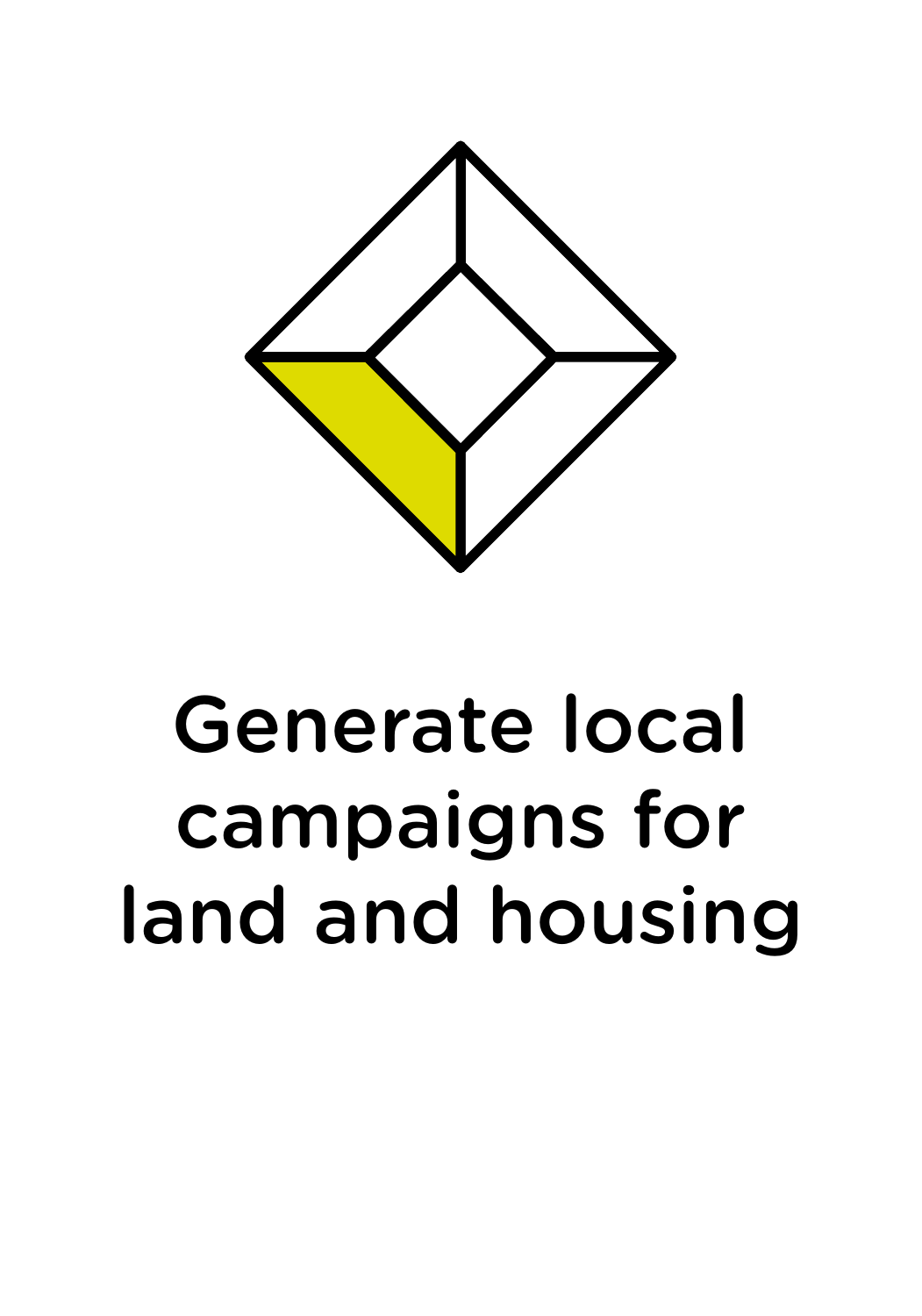

### Be part of a wider movement for social justice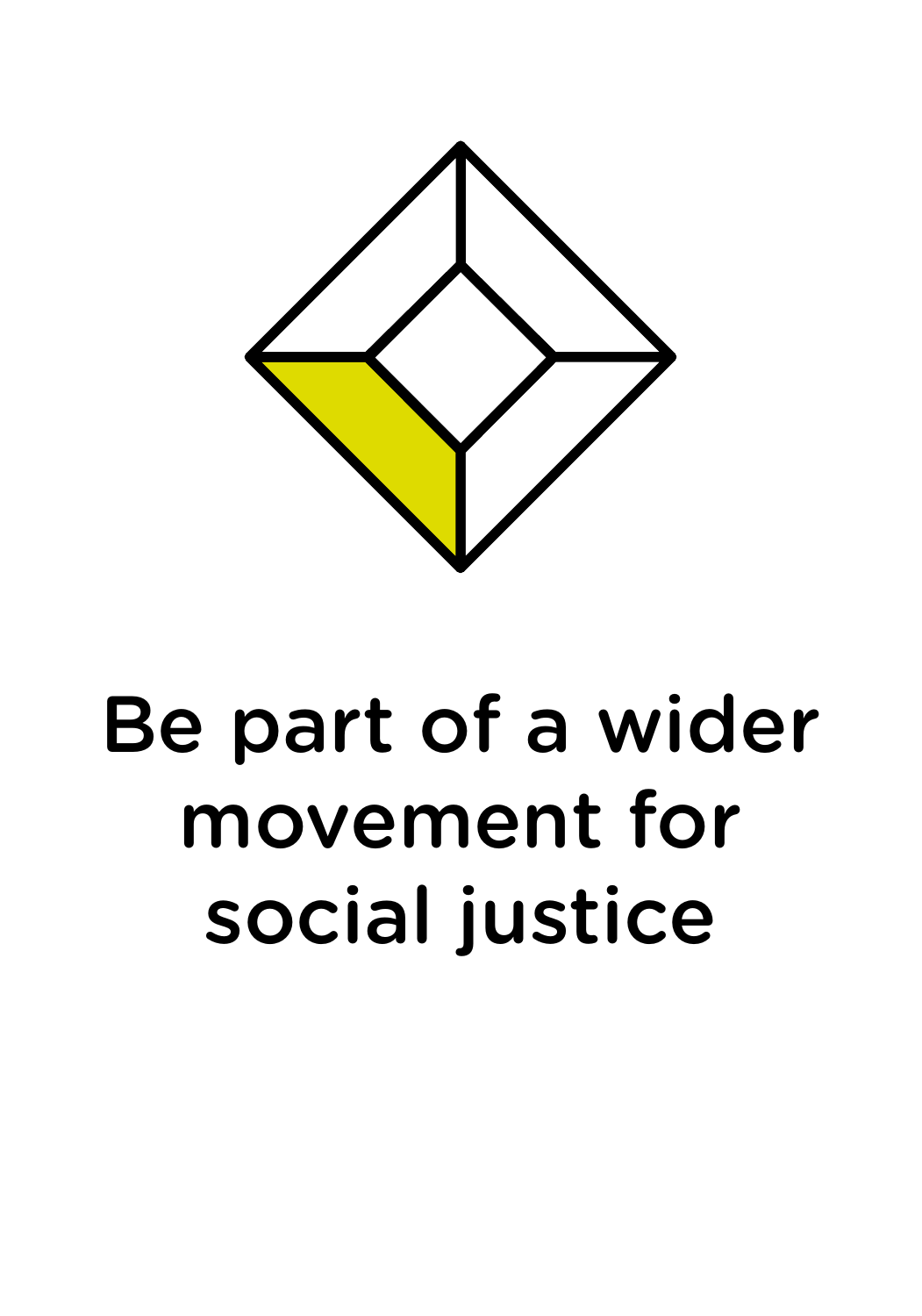

# Influence legal, regulatory and/ or planning frameworks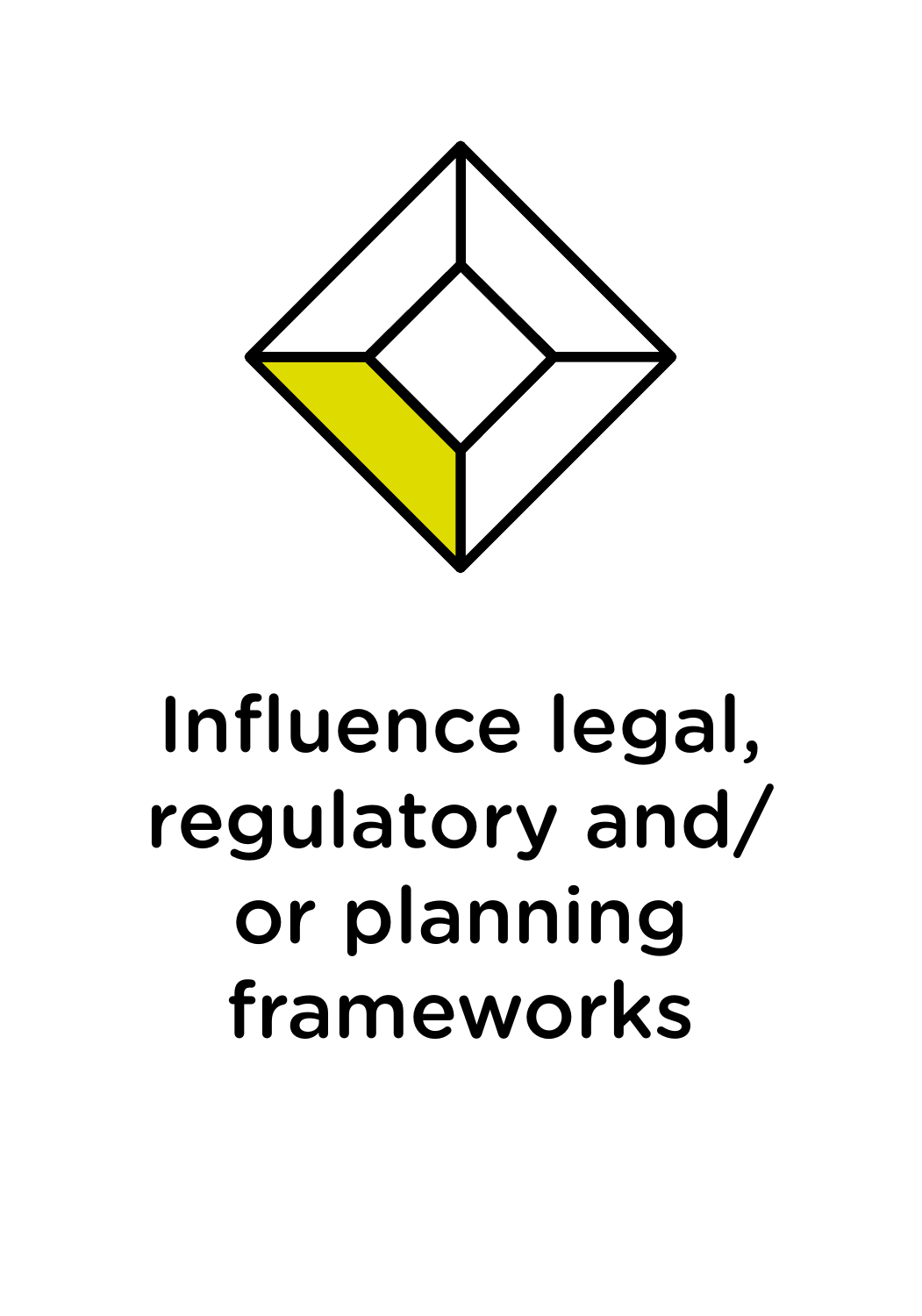

# Influence the conversation about what counts as a good home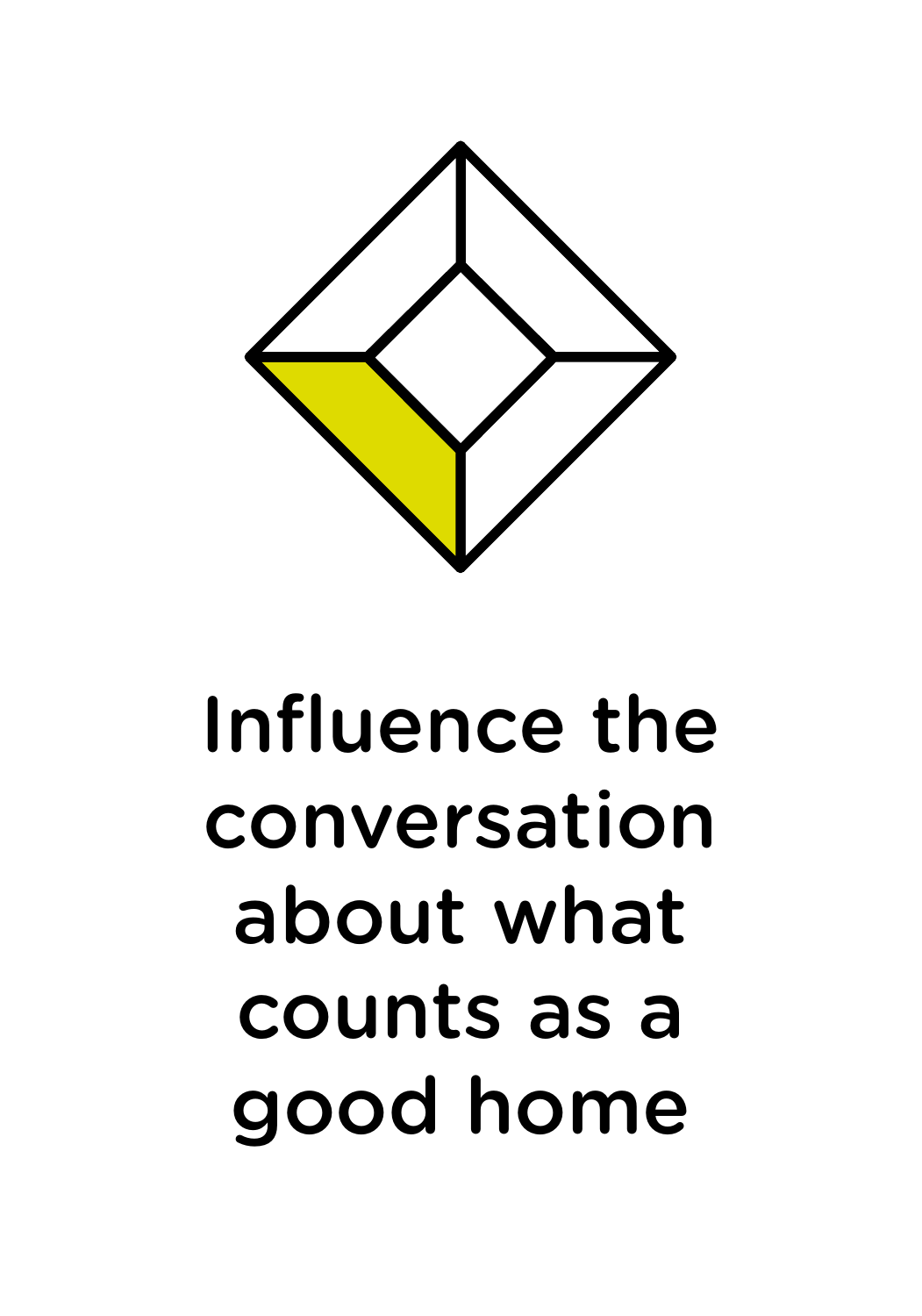

#### Educate influencers on housing need based on the experience of the group's members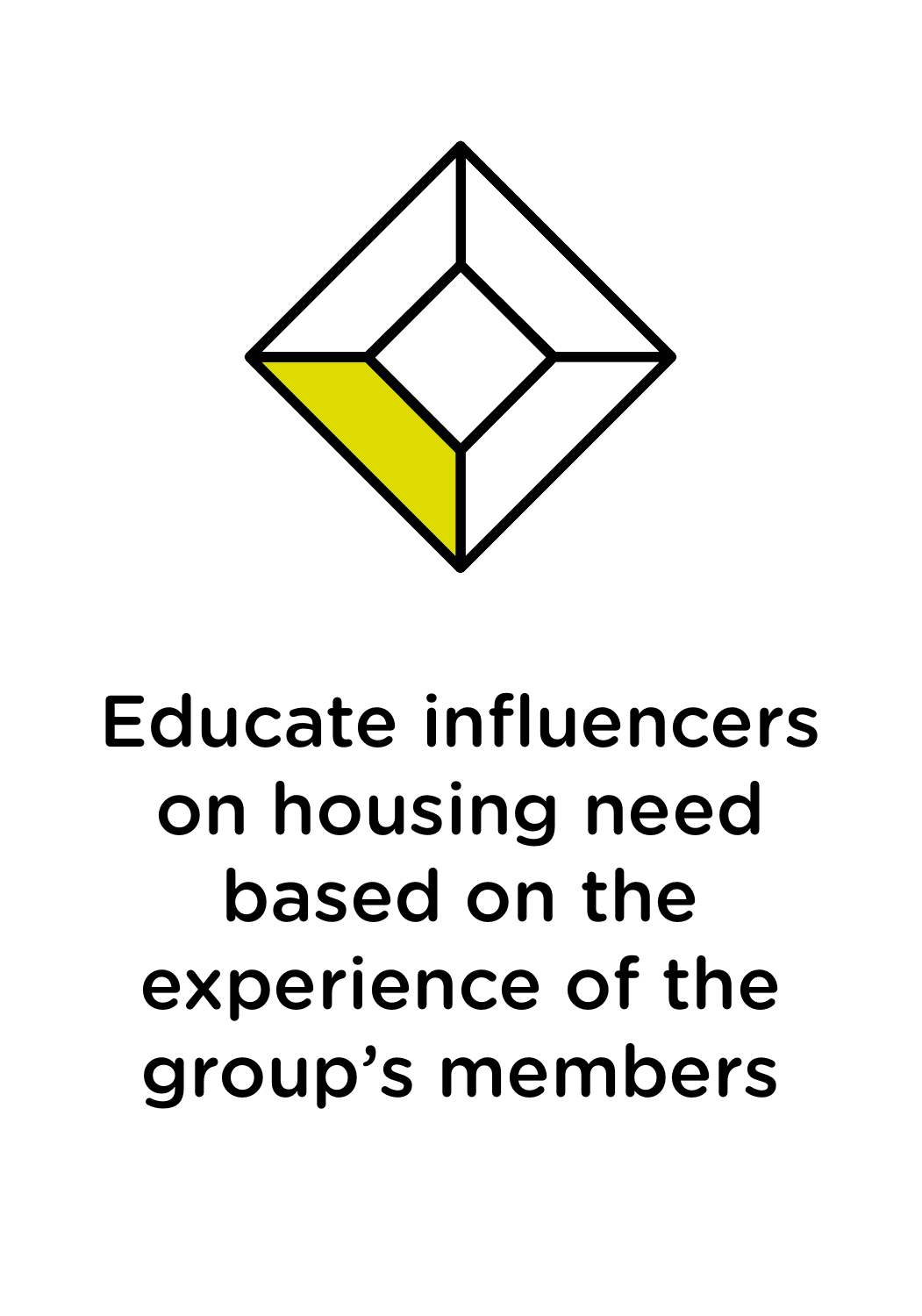

# Understand what works well so it can be repeated elsewhere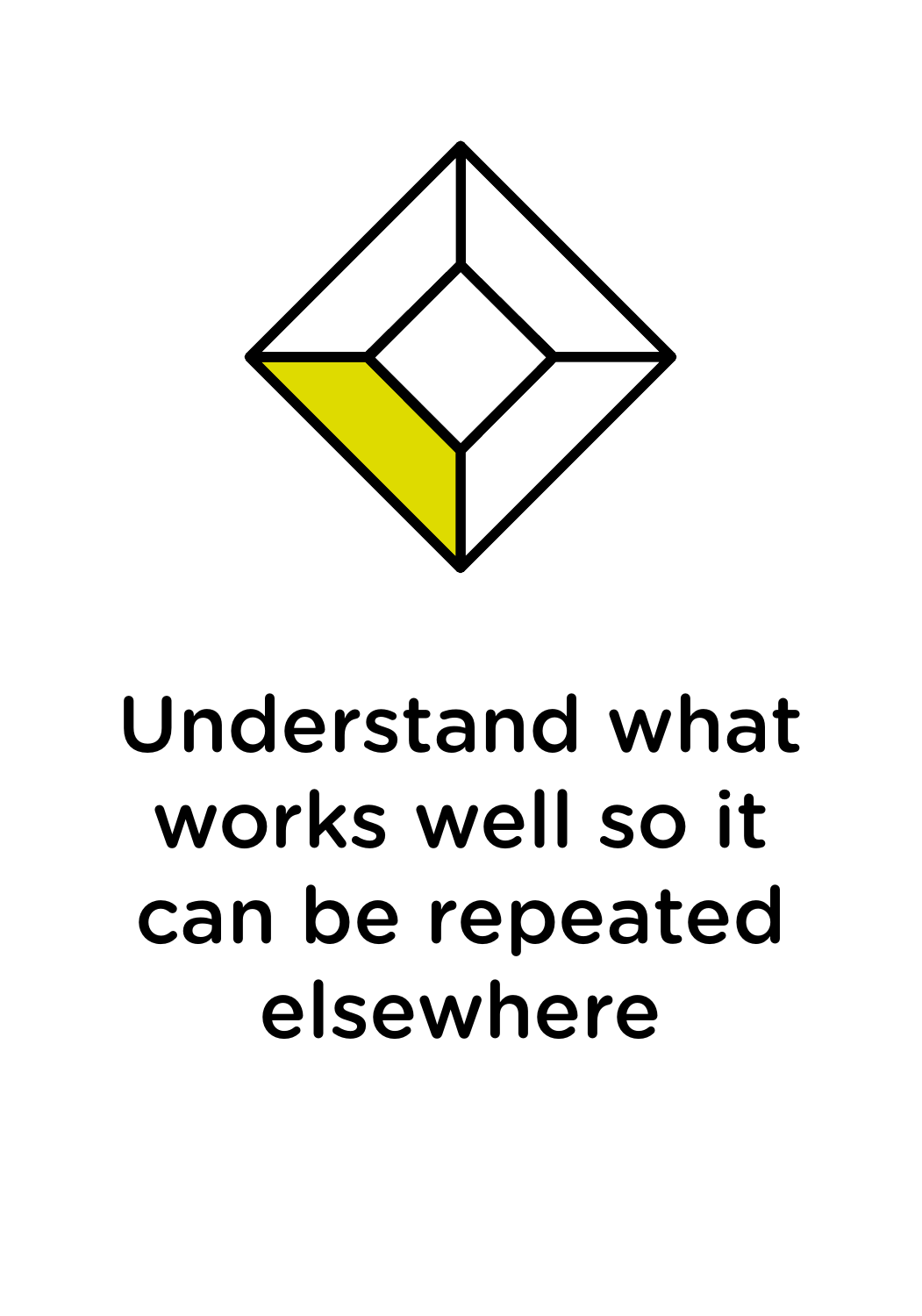

# Prove CLTs can work in this context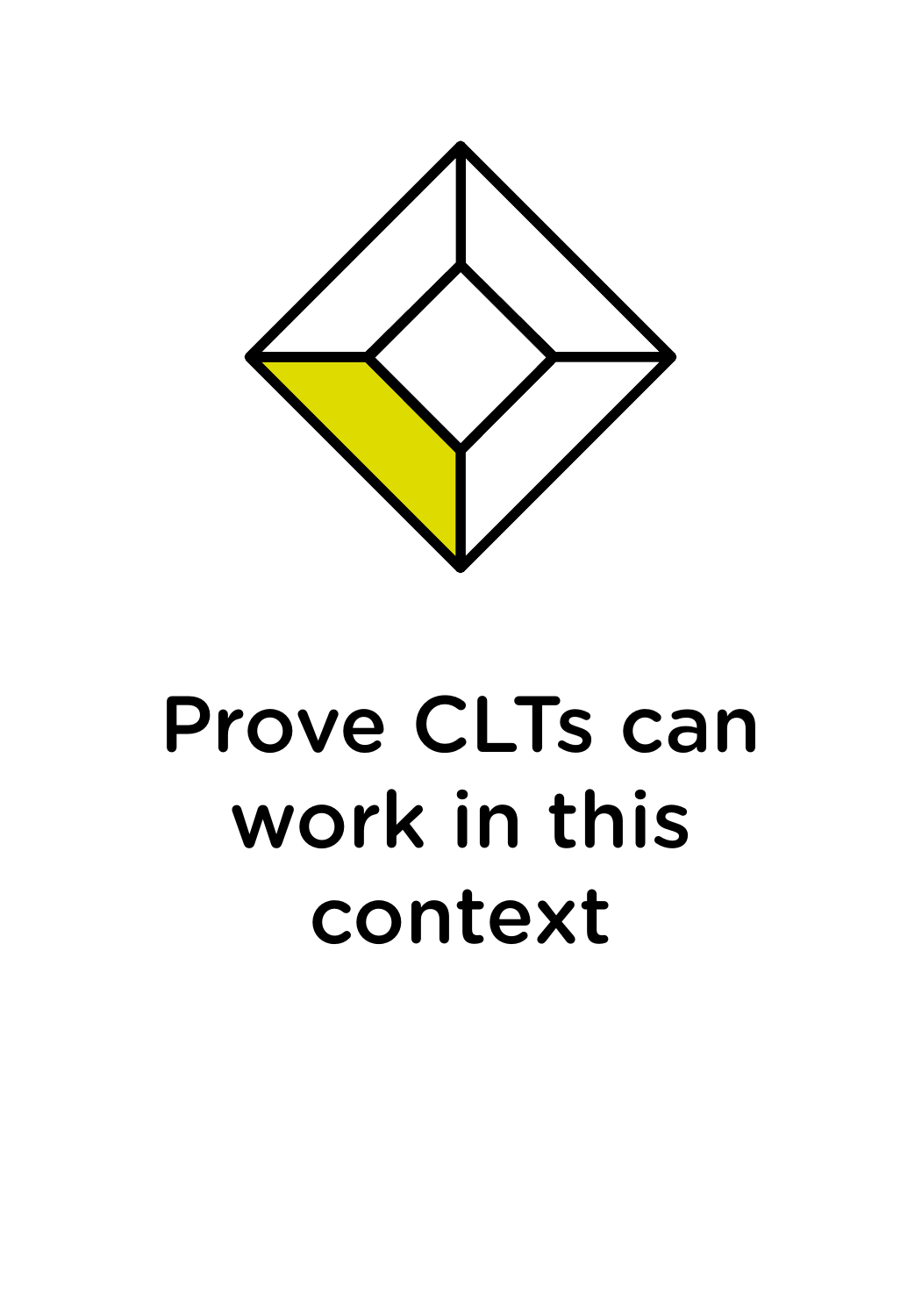

# Counteract or reduce displacement of people from their current homes and neighbourhoods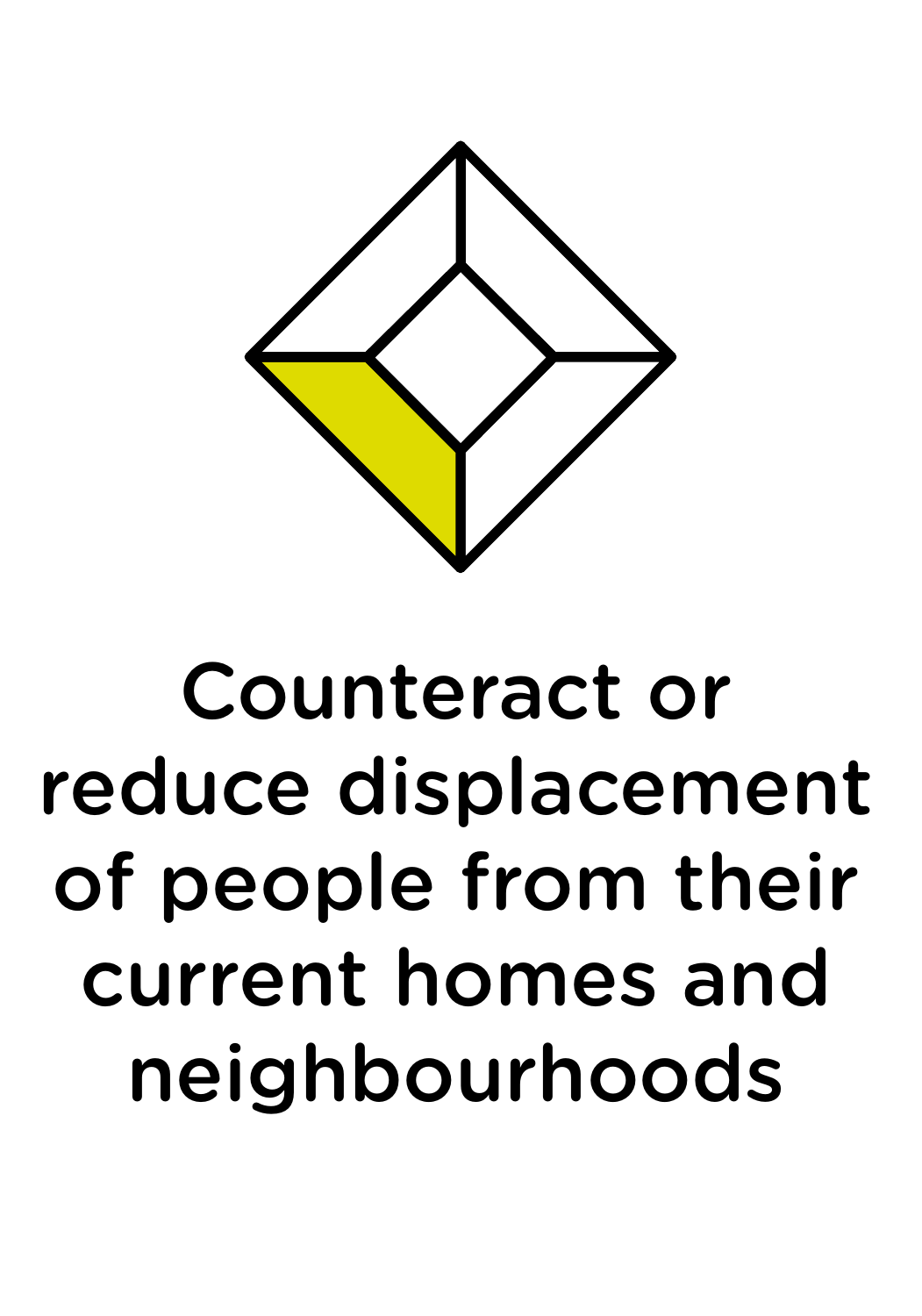

# Understand local quality requirements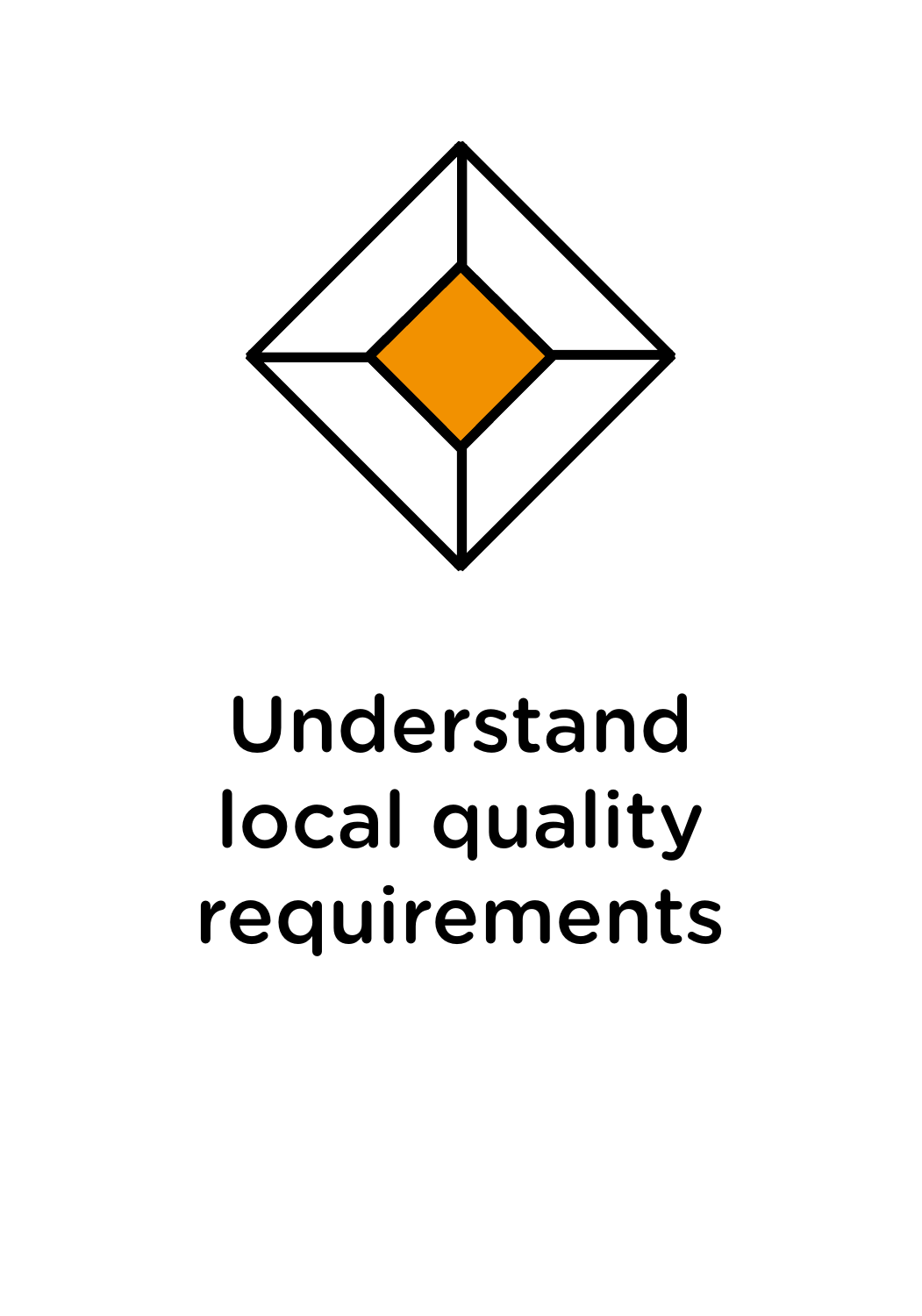

# Get building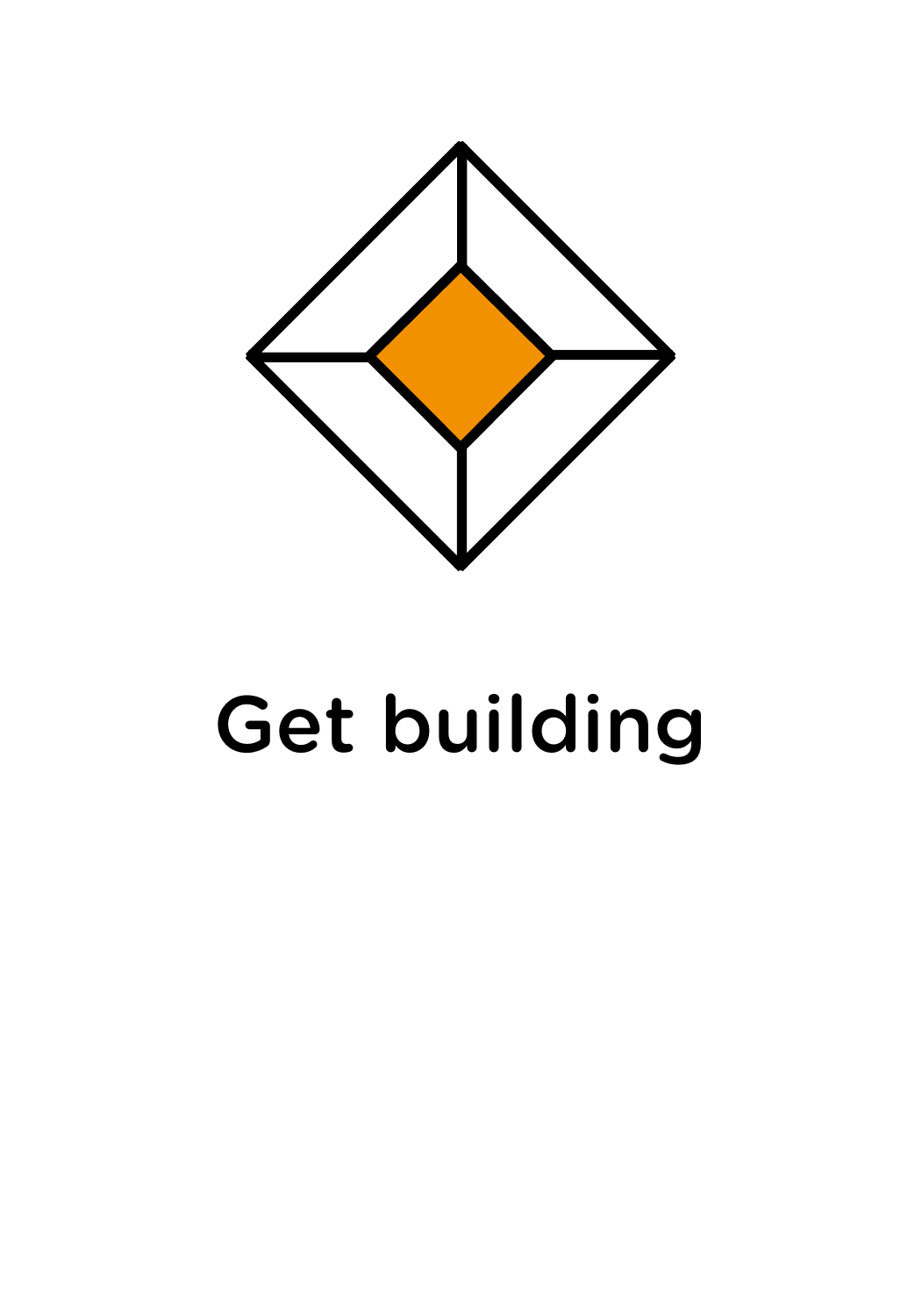

#### Get a(nother) site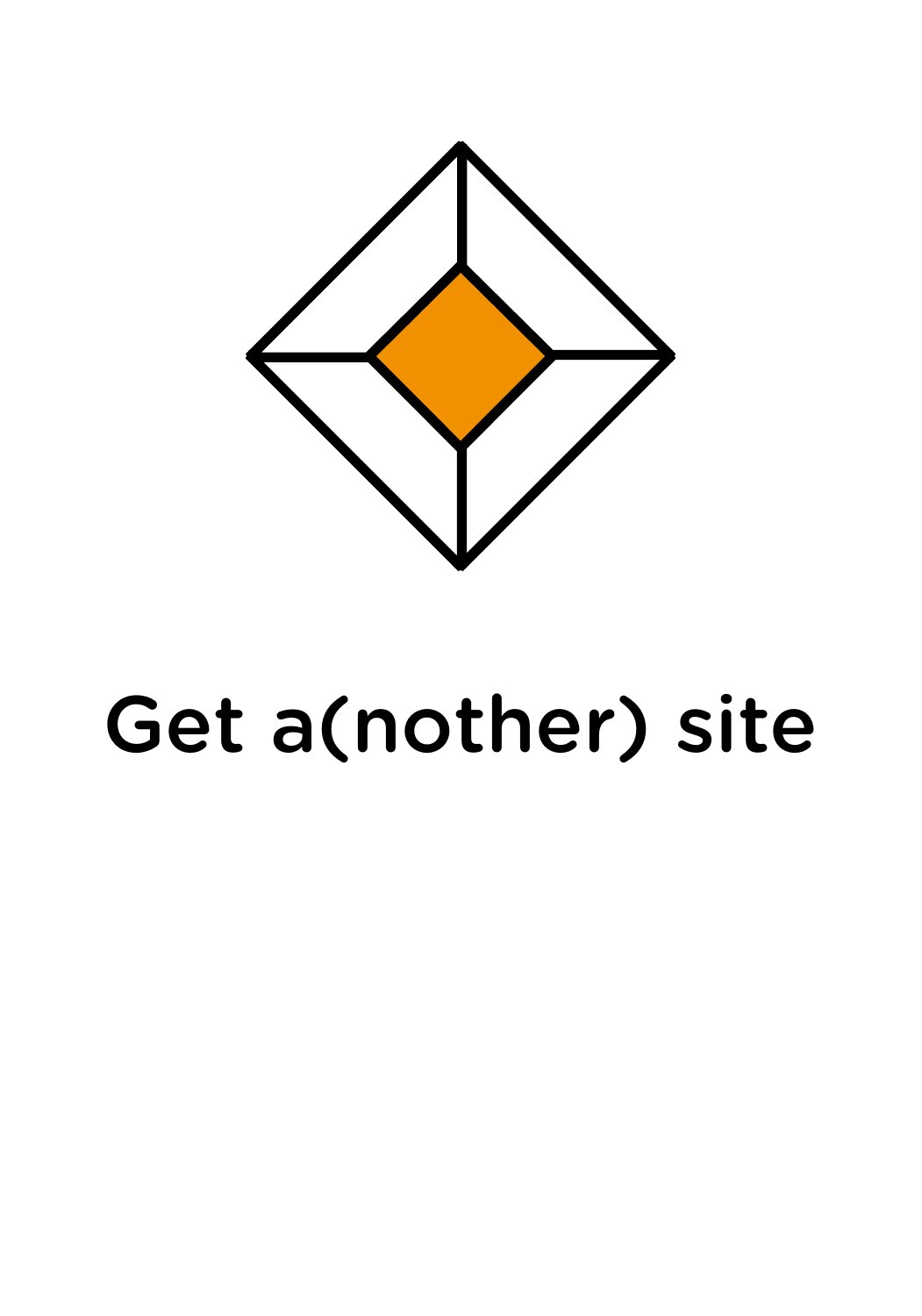

# Make the construction process quicker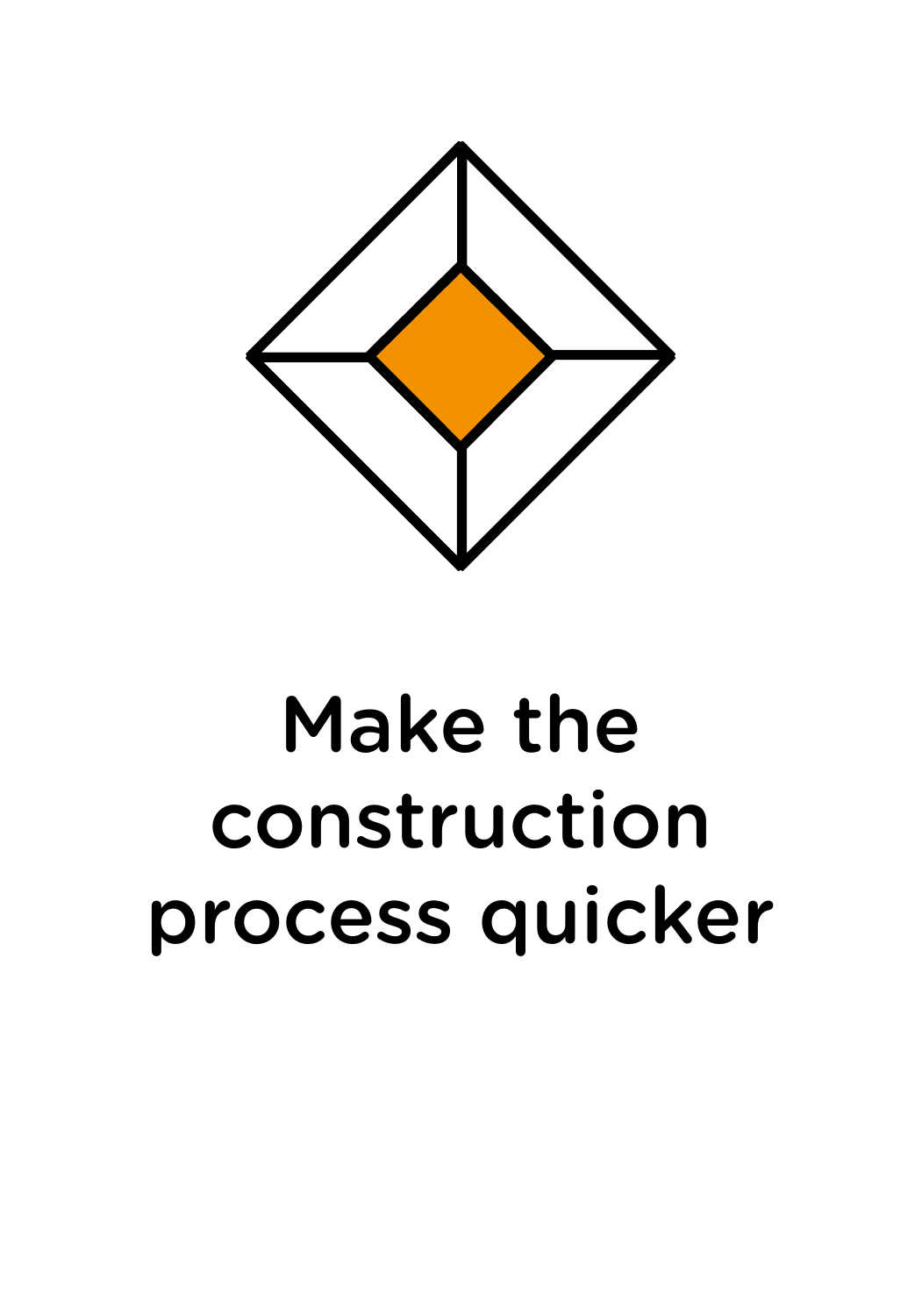

# Increase residents' satisfaction and pride in their homes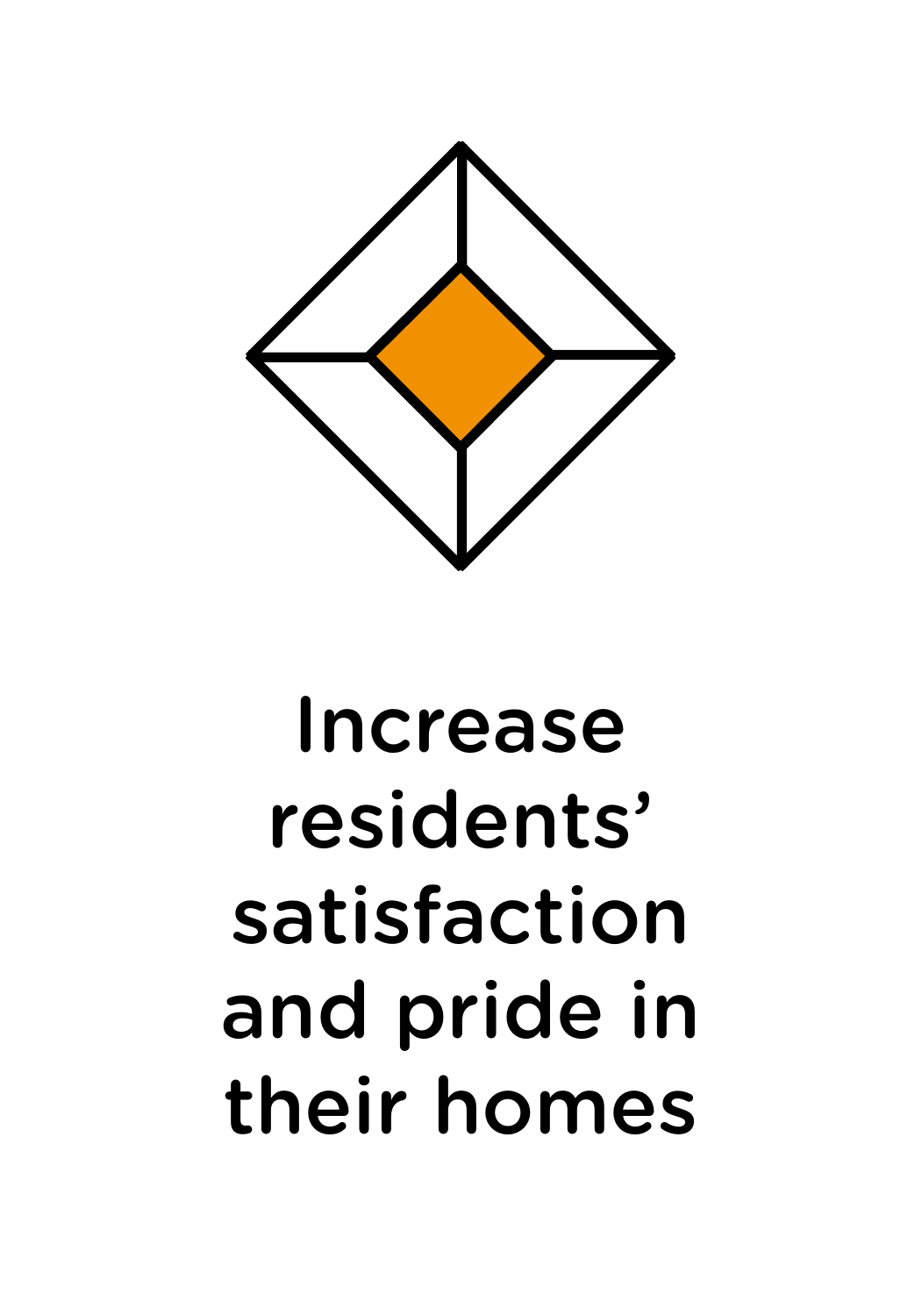

# Hire a local labour force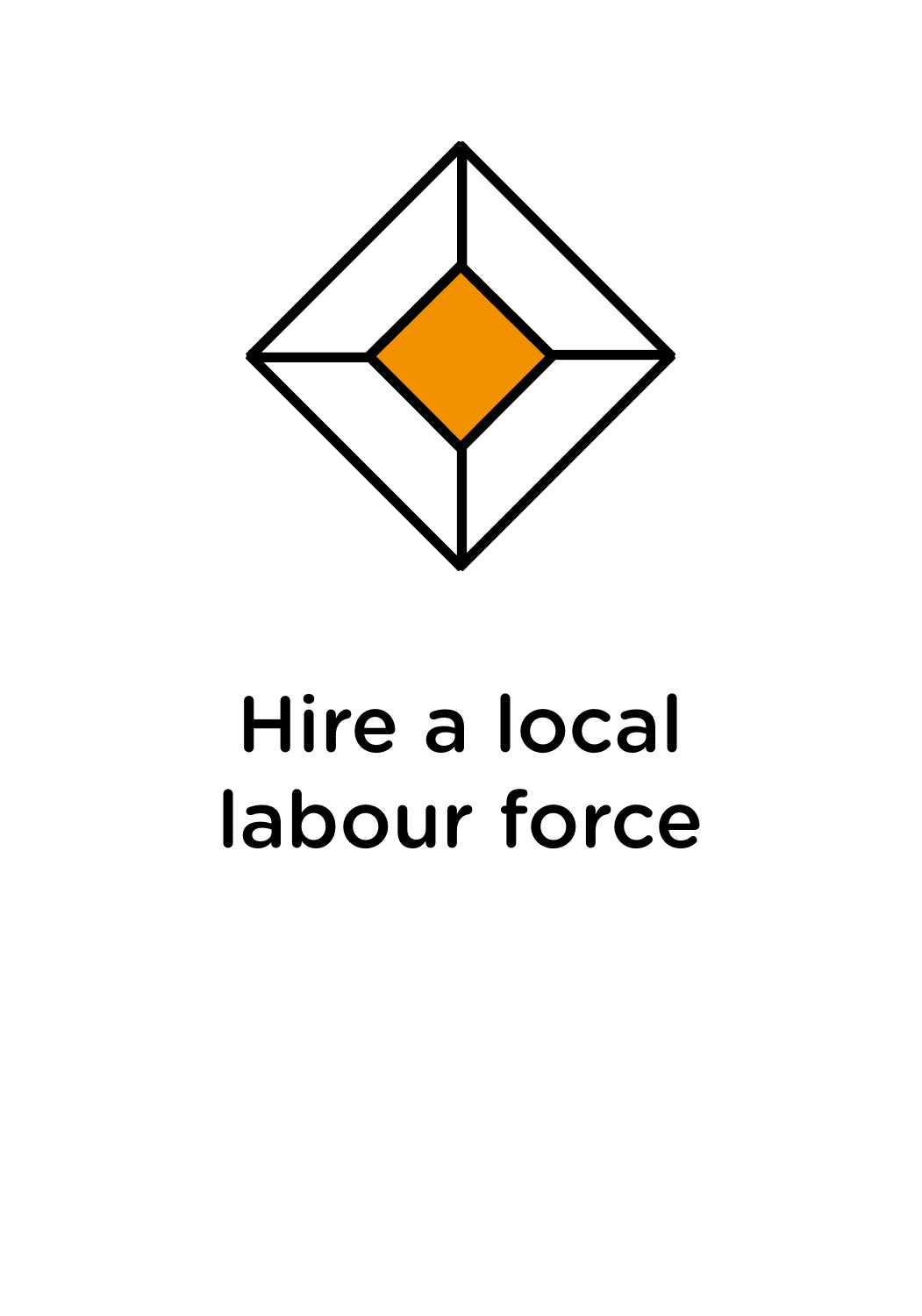

# Win more public support for development (or reduce opposition)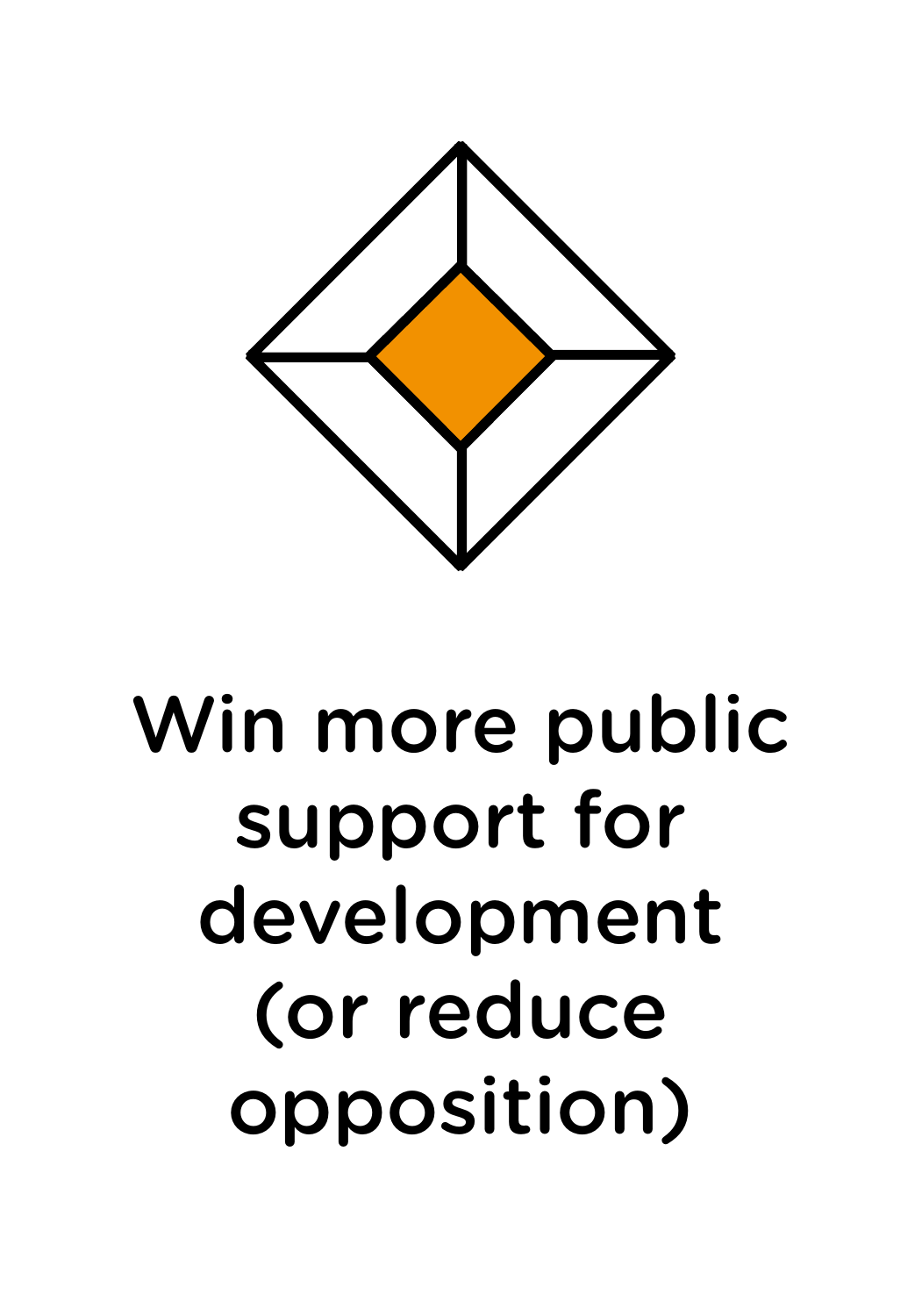

# Encourage landowners to provide sites on favourable terms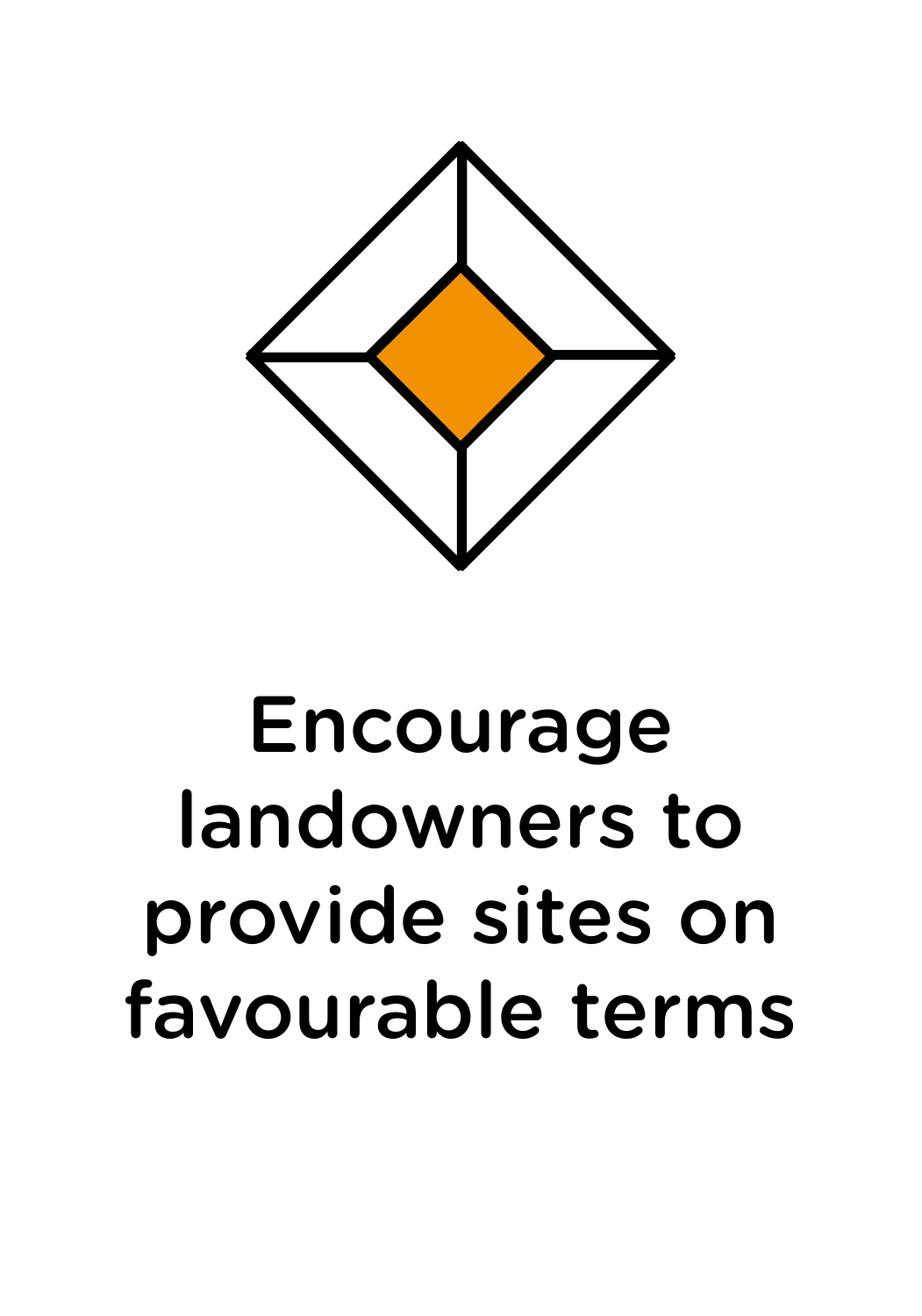

#### Move people in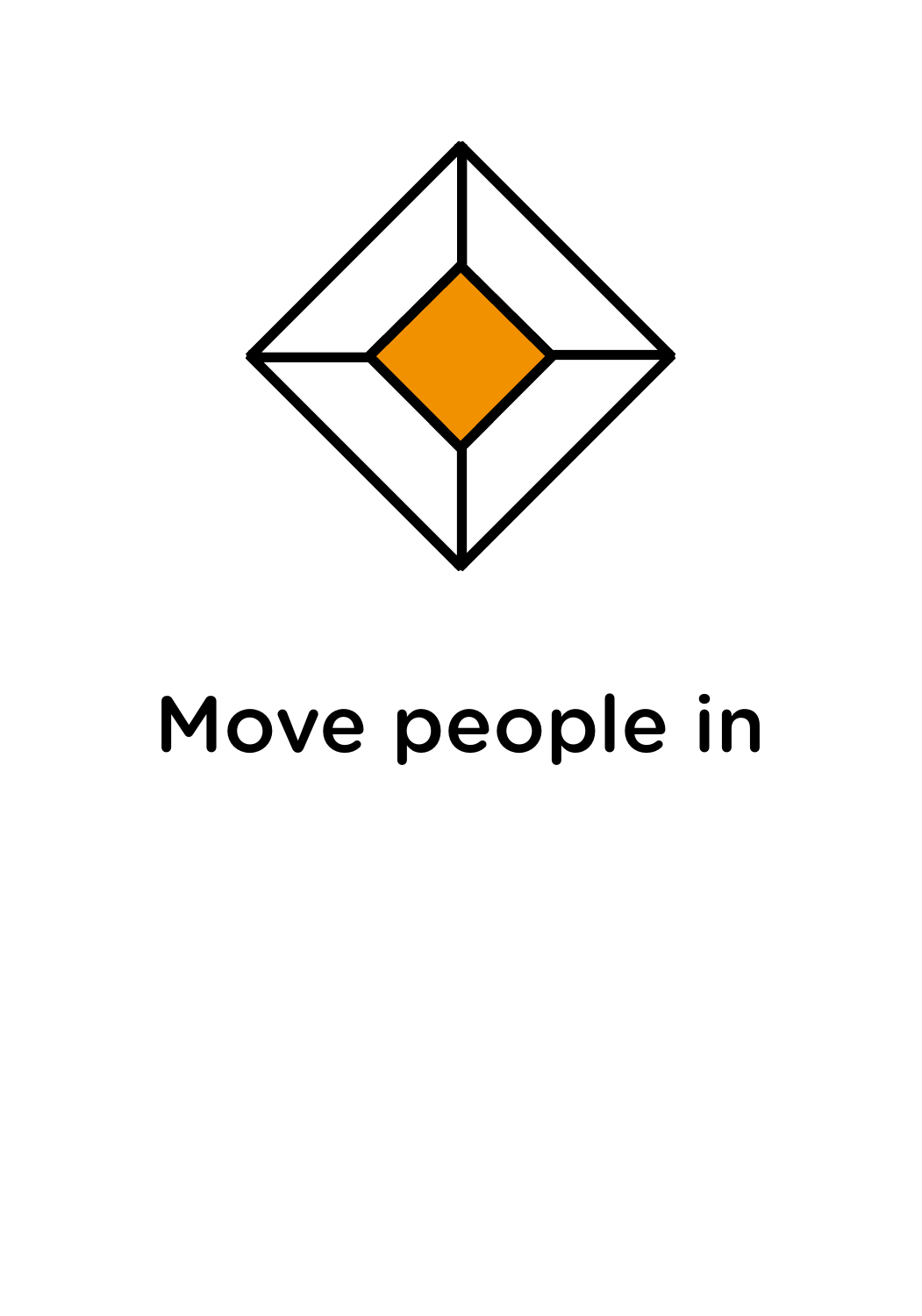

# Deliver value for money compared to other housing solutions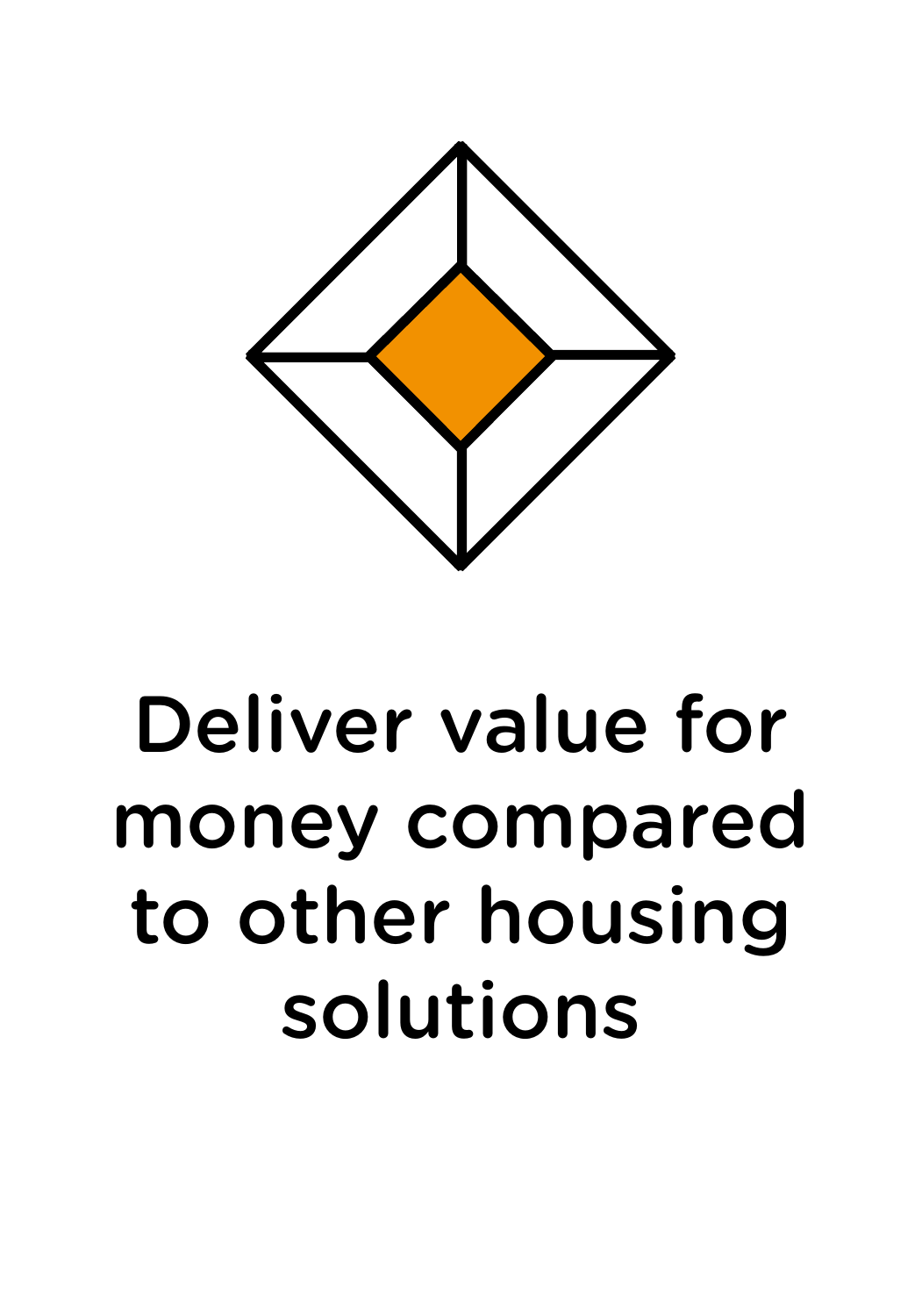

# Never compromise on quality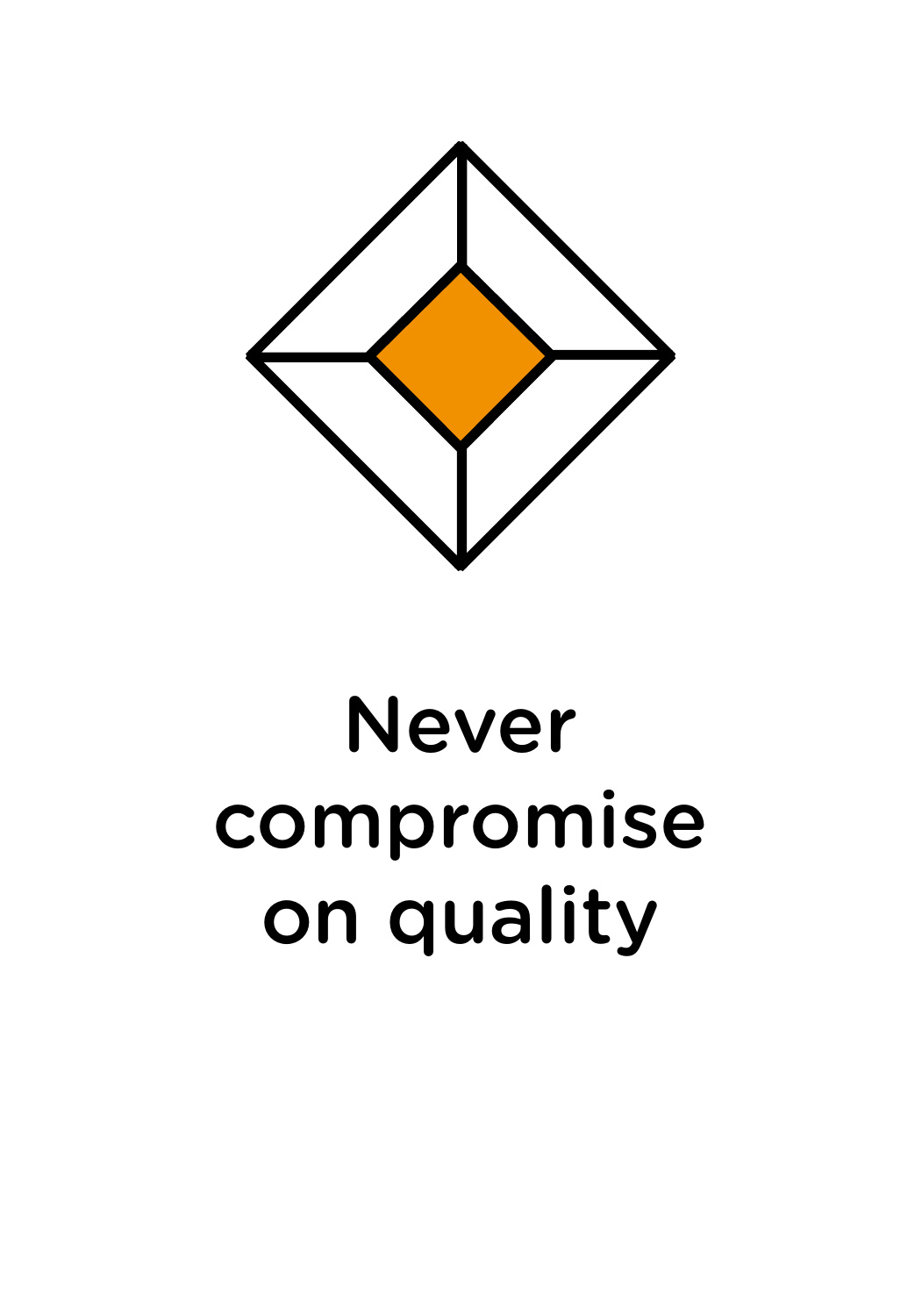

#### Develop homes where others struggle to develop them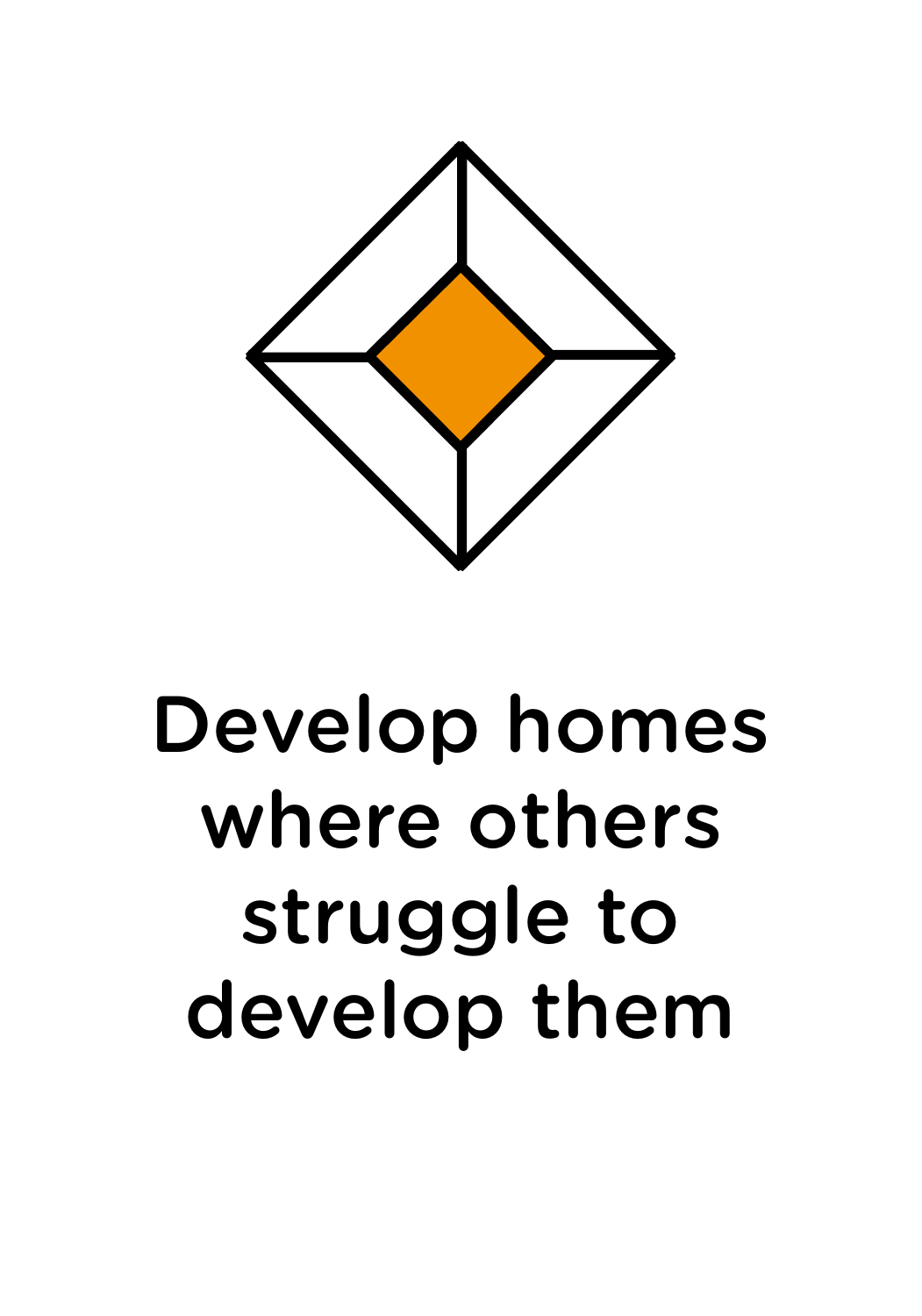

# Make better use of an under used asset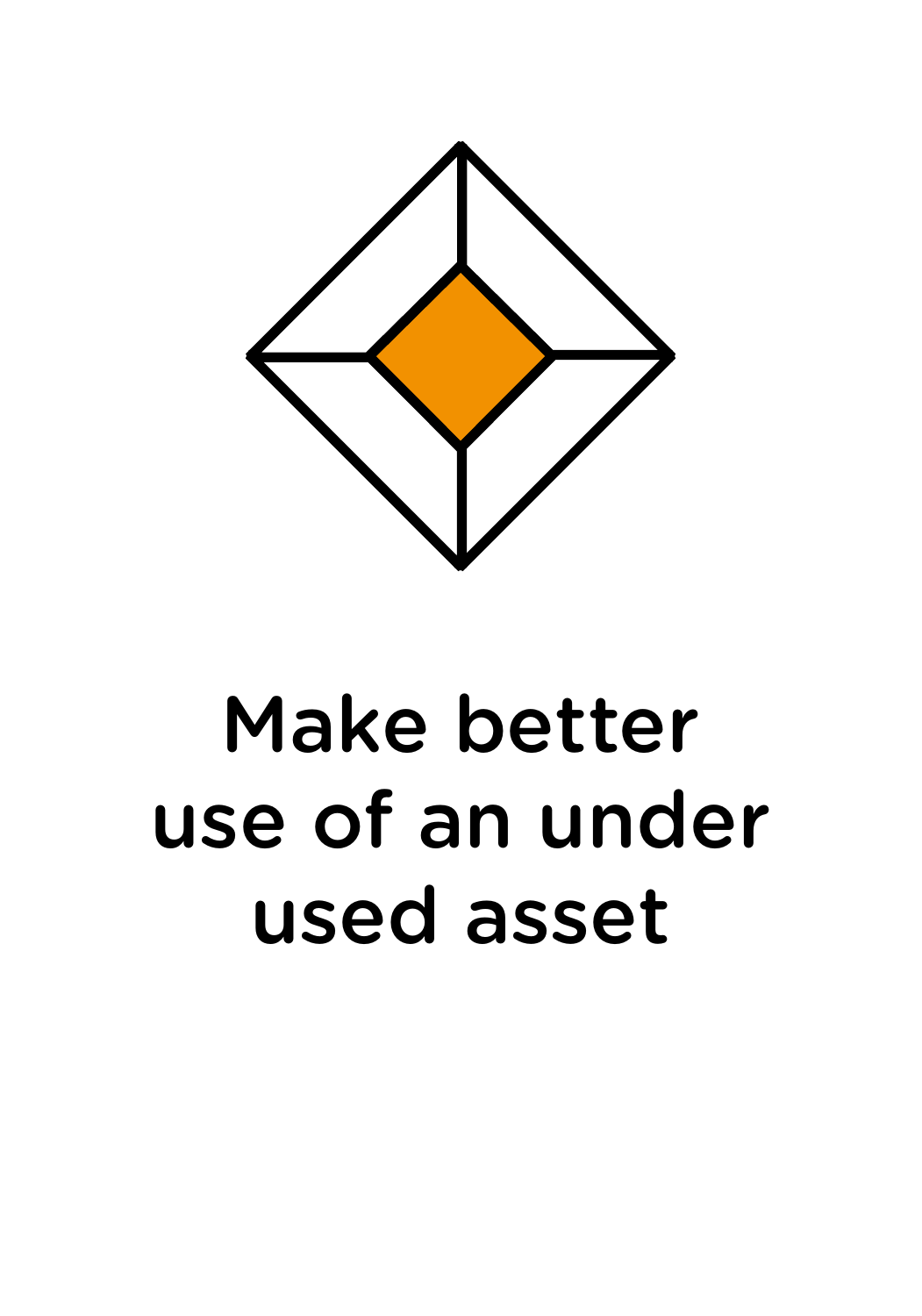

# Increase the quality of homes by refurbishing existing buildings